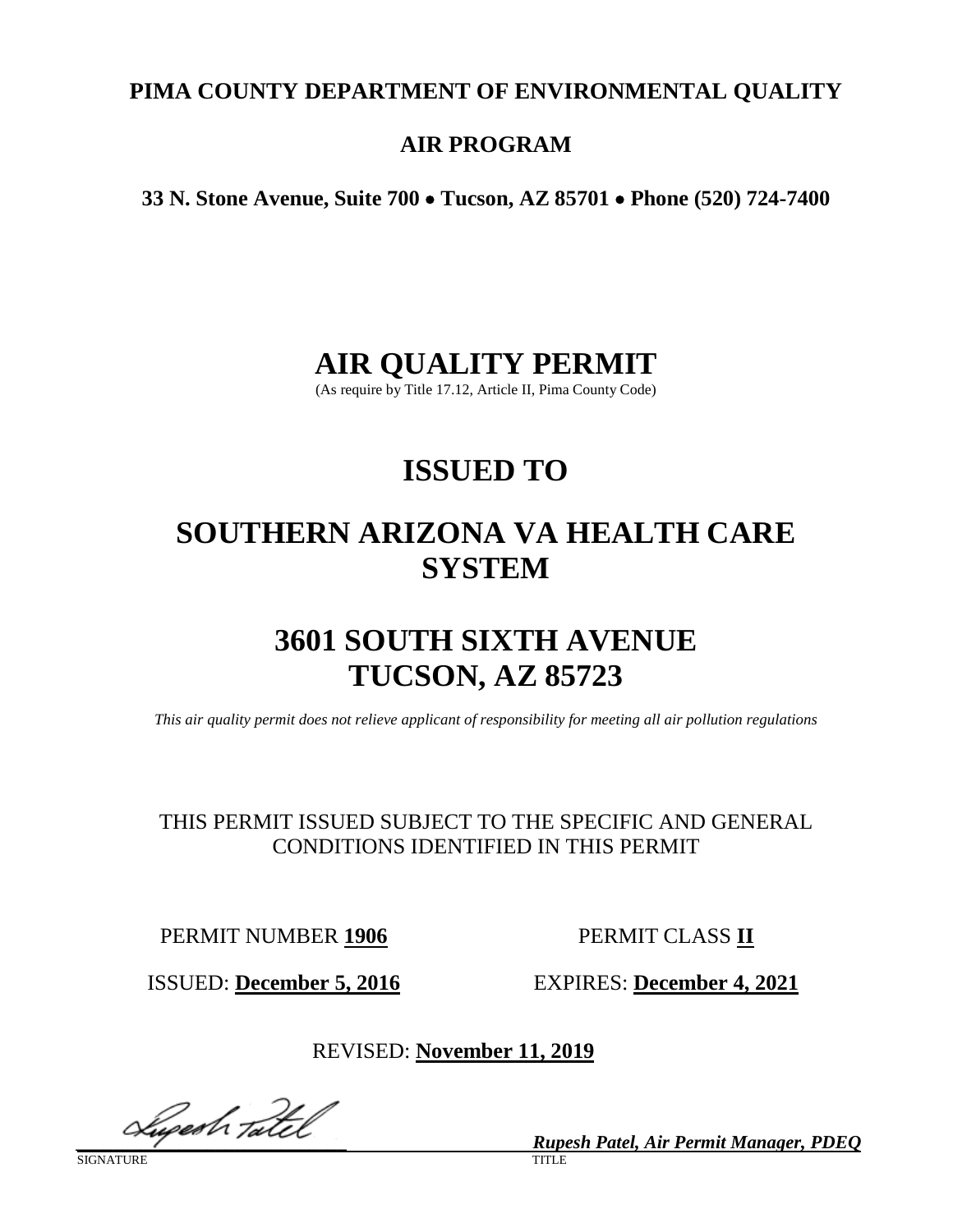## **TABLE OF CONTENTS**

*Permit Summary* 2008. 2008. 2016. 2016. 2016. 2016. 2016. 2016. 2016. 2016. 2016. 2016. 2016. 2016. 2016. 2016. 2016. 2016. 2016. 2016. 2016. 2016. 2016. 2016. 2016. 2016. 2016. 2016. 2016. 2016. 2016. 2016. 2016. 2016. 2

| <b>Section 1 - General Applicability</b>                                                                                                                                                                                       |  |
|--------------------------------------------------------------------------------------------------------------------------------------------------------------------------------------------------------------------------------|--|
|                                                                                                                                                                                                                                |  |
|                                                                                                                                                                                                                                |  |
|                                                                                                                                                                                                                                |  |
| Applicability of More Than One Standard [11] Applicability of More Than One Standard [11] Applicability of More Than One Standard [11] Applicability of More Than One Standard [11] Applicability of More Than One Standard [1 |  |
| <b>Section 2 - Facility - Wide Operations</b>                                                                                                                                                                                  |  |
| Emission Limitations and Standards Manual Manual Manual Manual Manual Manual Manual Manual Manual Manual Manua                                                                                                                 |  |
| Monitoring Requirements 2000 and 2000 and 2000 and 2000 and 2000 and 2000 and 2000 and 2000 and 2000 and 2000 and 2000 and 2000 and 2000 and 2000 and 2000 and 2000 and 2000 and 2000 and 2000 and 2000 and 2000 and 2000 and  |  |
|                                                                                                                                                                                                                                |  |
|                                                                                                                                                                                                                                |  |
|                                                                                                                                                                                                                                |  |
|                                                                                                                                                                                                                                |  |
| Section 3 – Fossil Fuel Fired Industrial and Commercial Equipment (Boilers and Heaters)                                                                                                                                        |  |
| Emission Limitations and Standards Manual Manual Manual Manual Manual Manual Manual Manual Manual Manual Manua                                                                                                                 |  |
| Compliance Determination 2010 12                                                                                                                                                                                               |  |
| <b>Section 4 - Stationary Rotating Machinery</b>                                                                                                                                                                               |  |
| Emission Limitations and Standards Manual Manual Manual Manual Manual Manual Manual Manual Manual Manual Manua                                                                                                                 |  |
|                                                                                                                                                                                                                                |  |
| Section 5 - NSPS for 'ICE'                                                                                                                                                                                                     |  |
| Emission Limitations and Standards Material According to the United Standards Material According to the United Standards Material According to the United Standards Material According to the United Standards Material Accord |  |
|                                                                                                                                                                                                                                |  |
| Section 6– Emissions for New and Existing Nonpoint Sources (Fugitive Dust)                                                                                                                                                     |  |
| Emission Limitations and Standards Manual Assembly 19 and 20 and 20 and 20 and 20 and 20 and 20 and 20 and 20 and 20 and 20 and 20 and 20 and 20 and 20 and 20 and 20 and 20 and 20 and 20 and 20 and 20 and 20 and 20 and 20  |  |
| <b>Section 7 – Specific Applicability Provisions</b>                                                                                                                                                                           |  |
| Permitted Facility Sources 21                                                                                                                                                                                                  |  |
| Local (New and Existing) Stationary Source Performance Standards [11, 22 ] [22]                                                                                                                                                |  |
|                                                                                                                                                                                                                                |  |
| <b>General Conditions</b>                                                                                                                                                                                                      |  |
| Attachment 1: Applicable Regulations [11] Attachment 1: Applicable Regulations [25] Attachment 1: Applicable Regulations [11] Attachment 25                                                                                    |  |
|                                                                                                                                                                                                                                |  |
| Attachment 3: List of Insignificant Activities <b>Mature 2016</b> 2021 2022 31                                                                                                                                                 |  |
|                                                                                                                                                                                                                                |  |
|                                                                                                                                                                                                                                |  |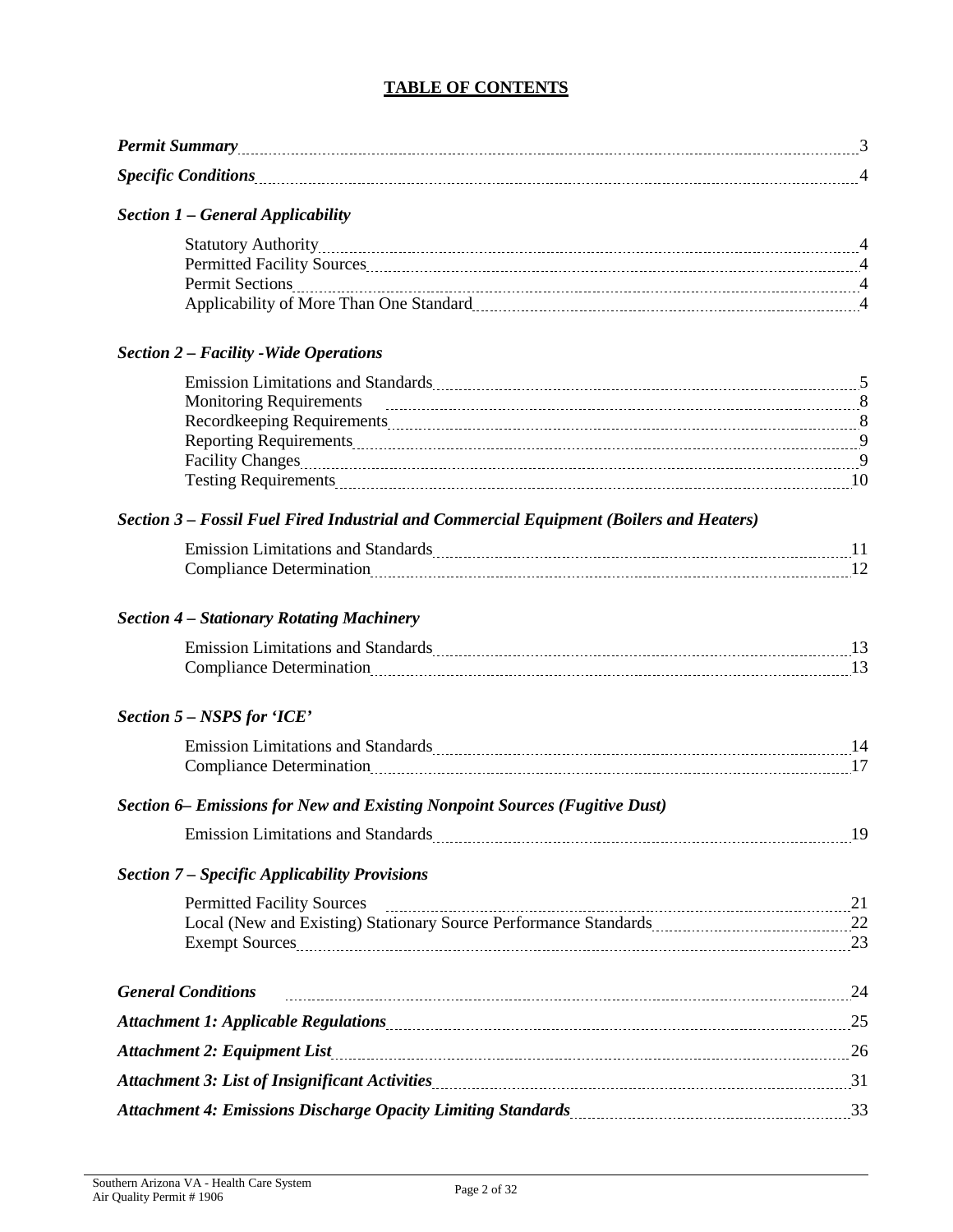# **PERMIT SUMMARY**

#### *Location Information*

This air permit is issued to the Southern VA Health Care System, the Permittee, for the healthcare facility located at 3601 South Sixth Avenue, in South Tucson, AZ. The facility is located on a parcel identified by Pima County Assessor's Parcel #: 119-17-053C.

#### *Source Description*

All pollutant-emitting activities and operations at the source fall under the following SIC Code:

• 8062 (NAICS 622110) General Medical and Surgical Hospitals

The facility operates dual fired (natural gas or diesel) boilers, natural gas boilers, and emergency generators. The boilers supply steam and hot water. There are three boilers that are used to supply steam production sources and two smaller units used to supply hot water. The three steam boilers are used in rotation depending on the daily requirements. The generators are used for backup electrical power in case of an emergency power outage. The facility is also permitted to conduct surface coating operations and operate a paint spray booth.

#### *Air Permit Information*

This permit incorporates operating limitationsto avoid federally applicable requirements. The source is a true minor source of criteria pollutants and an area source of HAPS.

The following table summarizes the potential to emit of the source with limitations. These emission values are taken from the information contained in the renewal application and from standard emission factors in AP-42 Sections 1.4, 3.3, and 3.4. The emission values are for information purposes only and are not intended to be enforceable limits.

| Controlled Facility-Wide Potential Emissions of Pollutants <sup>1</sup> (tons/yr) |           |           |       |            |       |                         |            |     |              |               |
|-----------------------------------------------------------------------------------|-----------|-----------|-------|------------|-------|-------------------------|------------|-----|--------------|---------------|
| <b>NSPS</b><br><b>Conventional or Criteria Air Pollutant</b><br><b>Pollutant</b>  |           |           |       |            |       |                         |            |     |              | <b>HAPs</b>   |
| PM <sub>2.5</sub>                                                                 | $PM_{10}$ | <b>PM</b> | NOx   | <b>VOC</b> | CO    | SO <sub>2</sub><br>Lead |            | N/A | <b>Total</b> | <b>Single</b> |
| 4.28                                                                              | 4.31      | 4.31      | 31.82 | 11.23      | 17.21 | 85.91                   | Negligible |     | < 7.89       | < 7.5         |

<sup>1</sup> Emergency generator engine PTE is calculated on operation as an emergency generator (100 hour/year). Boiler PTE is calculated on unlimited operation when firing natural gas or fuel oil (incl. diesel). Surface coating PTE is calculated based on 2500 gallon limit for combined coatings and solvents usage (including architectural coatings) using worst case emissions of 8 lb Volatile Organic Compound/gal and 6 lb Hazardous Air Pollutant/gal.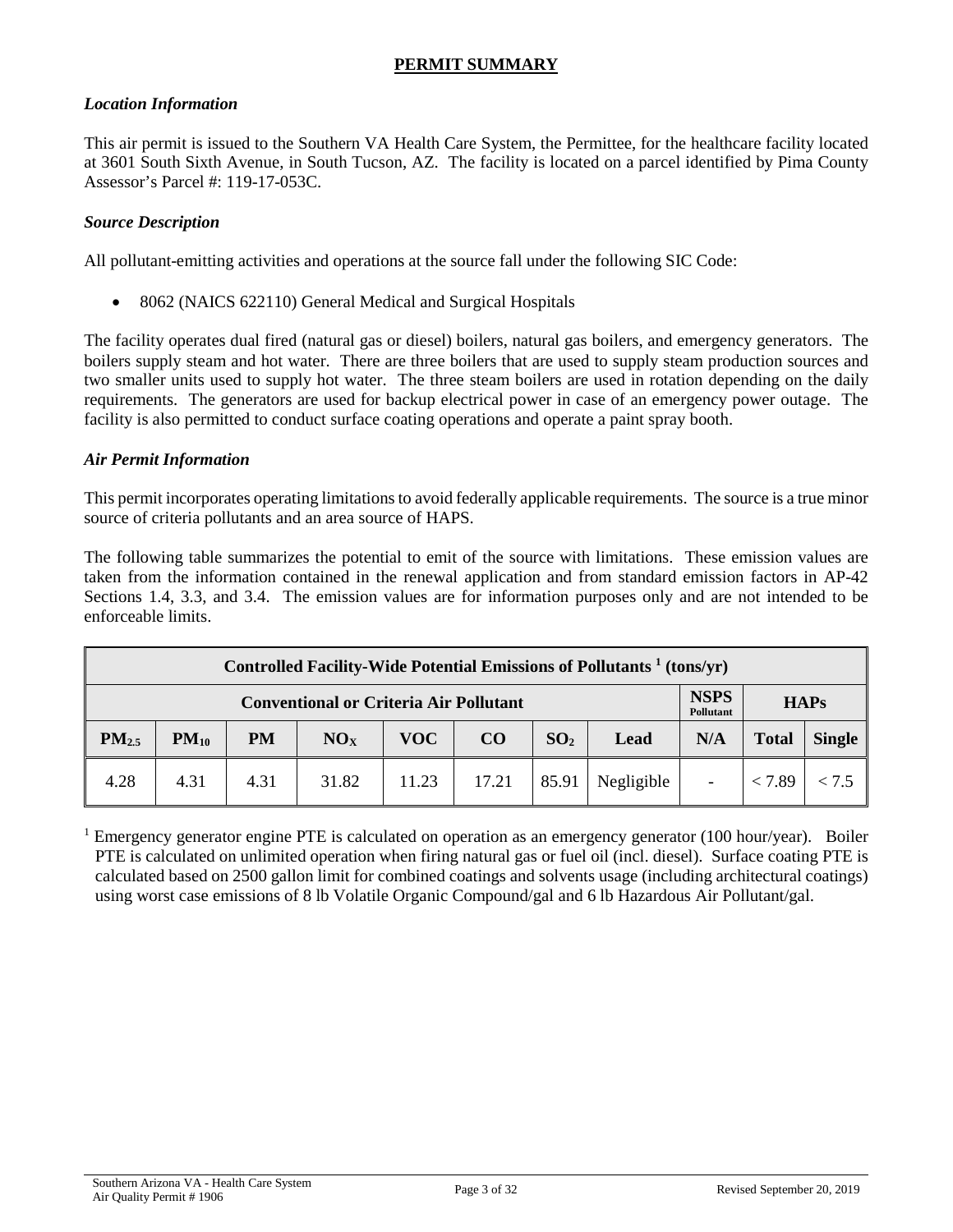#### **SPECIFIC CONDITIONS**

[References are to Title 17 of the Pima County Code [PCC] unless otherwise noted]

#### *SECTION 1: GENERAL APPLICABILITY*

#### 1. *Statutory Authority*

Emissions from this facility, specifically the emissions from the equipment and operations described in Attachment 2 of this permit fall under primary SIC Code 8062 and are subject to enforceable limitations as provided in the Specific Conditions contained in this permit. This air permit is issued pursuant to (ARS) §49- 480 and authorizes the construction and/or operation of the equipment enumerated in the "Equipment List" in Attachment 2. This authorization is based on the regulations in effect on the date of issuance of this permit, and a finding that, in view of the permit issued, the allowable emissions do not constitute a "major source" within the meaning of PCC 17.04.340.A.128. Notwithstanding the above findings, the issuance of this air quality permit shall not relieve the Permittee from compliance with all local, county, state and federal laws, statutes, and codes. [PCC 17.12.010.B & D, PCC 17.12.140.A, PCC 17.12.165 and ARS §49-480]

#### 2. *Permit Classification*

Class II; True Minor Source; Stationary: The permitted facility source constitutes a true minor stationary source of criteria pollutants and an area source of Hazardous Air Pollutants (HAPs), based on the emission limitations contained in this permit, and when considering emissions from sources aggregated under the same SIC Code.

#### 3. *Permitted Facility Sources*

The Specific Conditions contained in this permit apply to the equipment listed in Attachment 2 of this permit and the following source categories. Refer to Section 7 of this permit for conditions relating the specific applicability to facility sources.

- a. Boilers, heaters, and other fuel fired equipment
- b. Stationary rotating machinery
- c. NSPS affected ICE
- d. Surface Coating Operations

#### 4. *Permit Sections*

The Specific Conditions have been organized into the following permit sections:

- Section 1 General Applicability (This Section)
- Section 2 Facility-Wide Operations
- Section 3 Fossil Fuel Fired Industrial Commercial Equipment
- Section 4 Stationary Rotating Machinery
- Section 5 NSPS for Internal Combustion Engines (ICE)
- Section 6 Emissions from New and Existing Nonpoint Sources (Fugitive Dust)
- Section 7 Specific Applicability

#### 5. *Applicability of more than one standard*

If more than one emission limit or emission standard in this permit is applicable to the same source, the more stringent standard or emission limit shall apply. [PCC 17.16.010.B]

**[Locally Enforceable Condition]**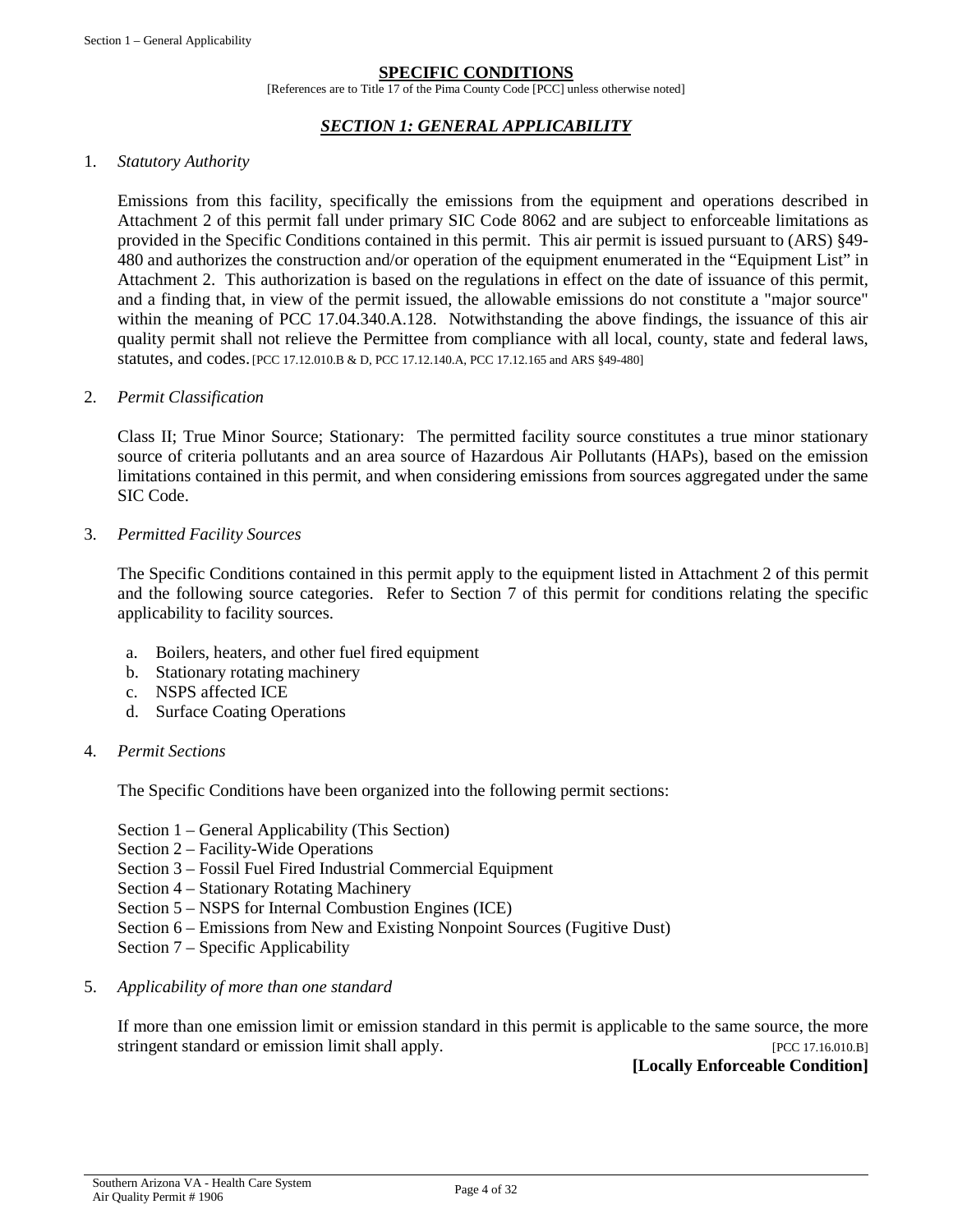#### *SECTION 2: FACILITY-WIDE OPERATIONS*

In accordance with condition 55.a, the provisions in this Section apply to facility-wide operations and all sources of air contaminants. All provisions in this Section are locally enforceable unless otherwise noted.

[PCC 17.16.010.B]

#### **Emission Limitations and Standards Emission Limitations and Standards Exercísion Exercísion Exercísion Exercísion**

6. *Operating Limitations* [PCC 17.12.350.A.3.a]

**[Material Permit Conditions]**

The Permittee shall comply with the operating limitations in conditions 10.a, 27, 29, 31, 33 and 42 of this permit

- 7. *General Control Standards*
	- a. The Permittee shall not cause or permit the planning, construction, installation, erection, modification, use or operation of an emission source which will cause or contribute to a violation of a performance standard in Title 17 of the Pima County Code. [PCC 17.12.020 & PCC 17.16.020.A]
	- b. The Permittee is prohibited from firing high sulfur oil in any stationary or portable source without submitting a revision, as provided in condition 23 of this Section, demonstrating to the satisfaction of the Control Officer, both that sufficient quantities of low sulfur oil are not available for use by the Permittee, and that the Permittee has adequate facilities and contingency plans to ensure that the sulfur dioxide ambient air quality standards will not be violated. For purposes of this paragraph "high sulfur oil" means oil containing 0.90 percent or more by weight of sulfur. Notwithstanding the prohibition to use high sulfur oil, the Specific Conditions contained in this permit may prescribe lower fuel sulfur content limits for specific stationary or portable sources. [PCC 17.12.185.A.2]

### **[Material Permit Condition]**

- c. Where a stack, vent or other outlet is at such a level that fumes, gas mist, odor, smoke, vapor or any combination thereof constituting air pollution are discharged to adjoining property, the Control Officer may require the installation of abatement equipment or the alteration of such stack, vent or other outlet by the owner or operator thereof to a degree that will adequately reduce or eliminate the discharge of air pollution to adjoining property. [PCC 17.16.020.B]
- 8. *General Materials Handling Standards*
	- a. Materials including solvents or other volatile compounds, paints, acids, alkalies, pesticides, fertilizers and manure shall be processed, stored, used and transported in such a manner and by such means that they will not evaporate, leak, escape or be otherwise discharged into the ambient air so as to cause or contribute to air pollution. Where means are available to reduce effectively the contribution to air pollution from evaporation, leakage or discharge, the installation and use of such control methods, devices, or equipment shall be mandatory. [PCC 17.16.430.F]
	- b. The Permittee shall not transport or store VOC's without taking necessary and feasible measures to control evaporation, leakage, or other discharge into the atmosphere. [PCC 17.16.400.A]
	- c. All pumps and compressors which handle VOC shall be equipped with mechanical seals or other equipment of equal efficiency to prevent the release of organic contaminants into the atmosphere.

[PCC 17.16.230.D]

#### 9. *Odor Limiting Standard*

The Permittee shall not emit gaseous or odorous materials from equipment, operations or premises under his control in such quantities or concentrations as to cause air pollution. Emissions from malodorous matter shall not cross a property line without minimizing emissions by applying good modern practices. Malodourous matter shall include but not be limited to materials in condition 8.a.

[PCC 17.16.430.F & PCC 17.16.030]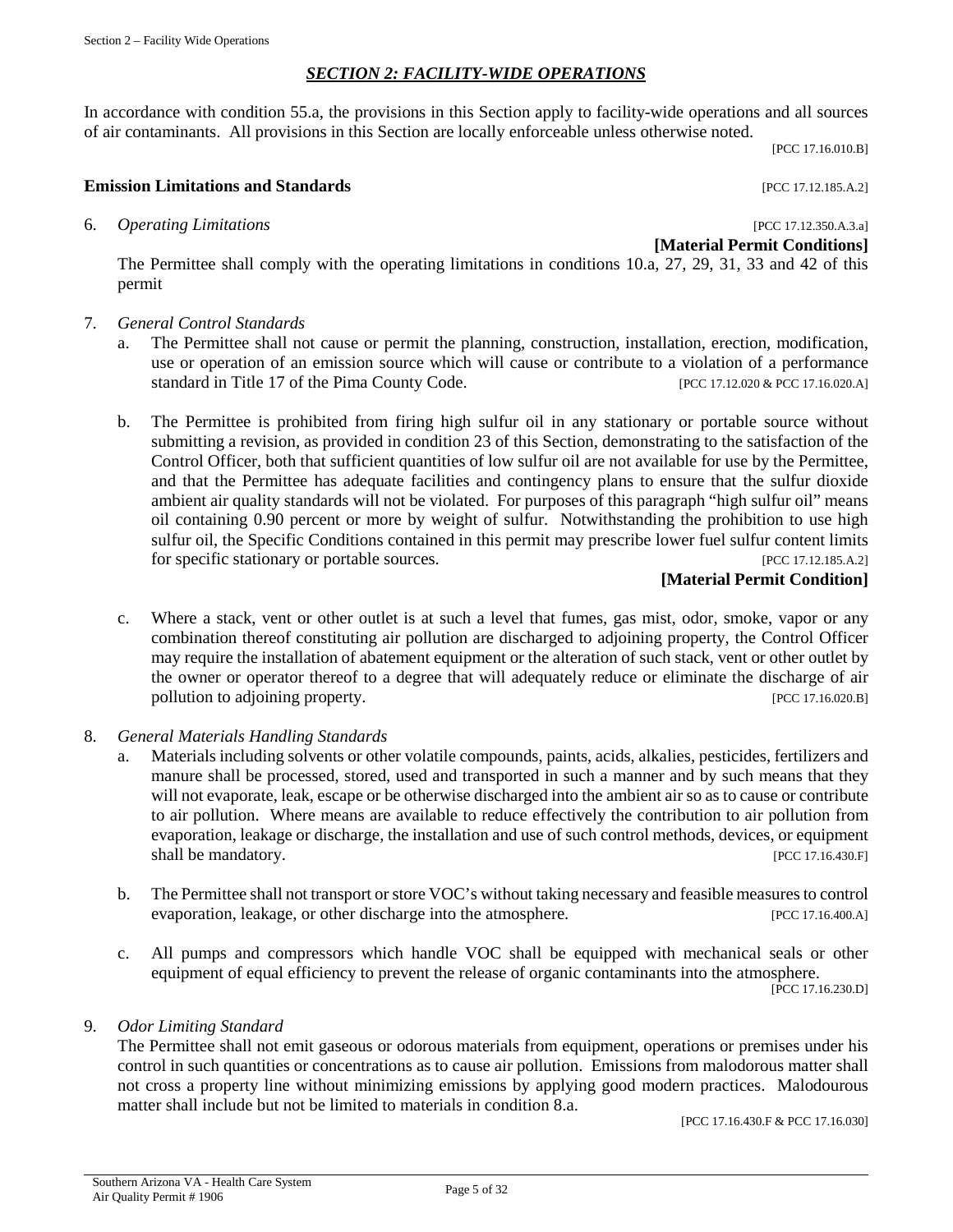#### 10. *Surface Coating Operations*

a. The Permittee shall not use more than 1667 gallons of surface coatings (including architectural coatings) or more than 2500 gallons of surface coatings and solvents (diluents, and wash/cleaning solvents) combined in any 12-consecutive month period for surface coating operations as listed in Table 1 of Attachment 2. [PCC 17.12.350.A.3.a]

#### **[Material Permit Condition]**

- b. The Permittee shall not conduct any spray paint operation without minimizing organic solvent emissions. Such operations, other than architectural coating and spot painting, shall be conducted in an enclosed area equipped with controls containing no less than 96% of the overspray. [PCC 17.16.400.C.1]
- c. The Permittee is prohibited from conducting or performing paint stripping operations that involve the use of methylene chloride (MeCl, CAS 75092), and except for facility maintenance, the Permittee is prohibited from conducting any spray application of coatings that contain target Hazardous air Pollutants (HAP) to metal or plastic parts or products, without applying for a permit revision as provided in condition 23 of this permit and submitting an Initial Notification in accordance with 40 CFR Part 63, Subpart HHHHHH to the Control Officer. For the purpose of this provision target HAP are compounds of Chromium (Cr), Lead (Pb), Manganese (Mn), Nickel (Ni), or Cadmium (Cd).

[PCC 17.12.350.A.3.a, PCC 17.16.530.B111, 40 CFR 63.11169 & 40 CFR 63.11180] **[Material Permit Condition]**

- d. The Permittee (or contractor) shall not employ, evaporate or dry any architectural coating containing photochemically reactive solvents (PRS) for industrial or commercial purposes, or thin or dilute any architectural coating with a PRS. A PRS shall be any solvent with an aggregate of more than 20% of its total volume composed of the chemical compounds as classified below, or which exceeds any of the percentage composition limitations as stated below. Whenever any organic solvent or any constituent of an organic solvent may be classified from its chemical structure into more than one of the groups of organic compounds described below, it shall be considered to be a member of the group having the least allowable percent of the total volume of solvents: [PCC 17.16.400.C.2-4]
	- i. A combination of the following types of compounds having an olefinic or cyclo-olefinic type of unsaturation-hydrocarbons, alcohols, aldehydes, esters, ethers, or ketones: *5%.*
	- ii. A combination of aromatic compounds with eight or more carbon atoms to the molecule, except ethylbenzene: *8%*.
	- iii. A combination of ethylbenzene, ketones having branched hydrocarbon structures, trichloroethylene or toluene: *20%*.
- 

#### 11. *Opacity Limit* [PCC 17.16.040, PCC 17.16.050.B, & PCC 17.16.130.B.1]

Except as otherwise specified in the Specific Conditions of this permit and the Table in Attachment 4, the opacity of all plumes and effluents from all point, non-point, or fugitive emission sources shall not exceed 20% as determined by EPA Reference Method 9, Appendix A, 40 CFR Part 60.

#### **[Federally Enforceable When Opacity Is Above 40%]**

a. Opacities (optical densities), as measured in accordance with Method 9, of an effluent shall be measured by a certified visible emissions evaluator with his natural eyes, approximately following the procedures which were used during his certification, or by an approved and precisely calibrated in-stack monitoring **instrument.** [PCC 17.16.040.A.1]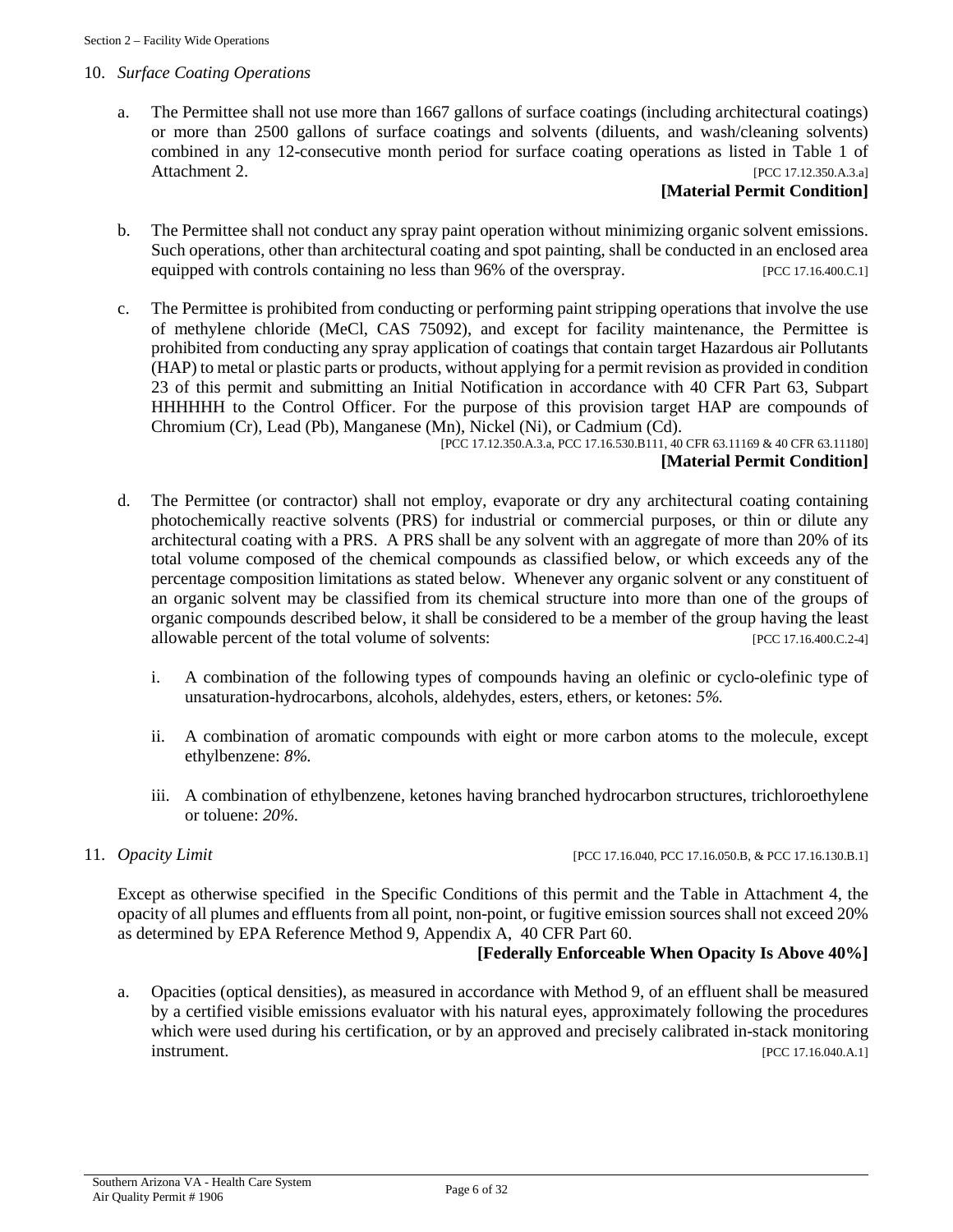#### Section 2 – Facility Wide Operations

- b. A violation of an opacity standard shall be determined by measuring and recording a set of consecutive, instantaneous opacities, and calculating the arithmetic average of the measurements within the set unless otherwise noted in this permit. The measurements shall be made at approximately fifteen-second intervals for a period of at least six minutes, and the number of required measurements shall be as specified in Attachment 4. Sets need not be consecutive in time, and in no case shall two sets overlap. If the average opacity of the set of instantaneous measurements exceeds the maximum allowed by any rule, this shall constitute a violation. [PCC 17.16.040.A.2]
- c. The use of air or other gaseous diluents solely for the purpose of achieving compliance with an opacity standard is prohibited. [PCC 17.16.040.A.3]
- d. When the presence of uncombined water is the only reason for failure of a source to otherwise meet the requirements as specified in conditions 11 and 12, conditions 11 and 12 shall not apply.

[PCC 17.16.040.B]

#### 12. *Visibility Limiting Standard* [PCC 17.16.050]

- a. The Permittee shall not cause, suffer, allow or permit operations or activities likely to result in excessive amounts of airborne dust without taking reasonable precautions to prevent excessive amounts of particulate matter from becoming airborne in accordance with Section 6 of this permit.
- b. The Permittee shall not cause, suffer, allow, or permit diffusion of visible emissions, including fugitive dust, beyond the property boundary line within which the emissions become airborne, without taking reasonably necessary and feasible precautions to control generation of airborne particulate matter in accordance with Section 6 of this permit. Sources may be required to cease temporarily the activity or operation which is causing or contributing to the emissions until reasonably necessary and feasible precautions are taken.
	- i. Condition 12.b shall not apply when wind speeds exceed twenty-five (25) miles per hour (using the Beaufort Scale of Wind-Speed Equivalents, or as recorded by the National Weather Service). This exception does not apply if control measures have not been taken or were not commensurate with the size or scope of the emission source.
	- ii. Condition 12.b shall not apply to the generation of airborne particulate matter from undisturbed land.

### 13. *Asbestos Requirements for Demolition and Renovation Activities*

The Permittee shall not allow or commence demolition or renovation of any NESHAP facility, as defined in 40 CFR Part 61, Subpart M, National Emission Standards for Hazardous Air Pollutants – Asbestos, without first obtaining an activity permit from the Control Officer. Should this stationary source, pursuant to 40 CFR Part 61, Subpart M, become subject to asbestos regulations when conducting any renovation or demolition at this premises, then the Permittee or operator shall submit proper notification as described in 40 CFR Part 61, Subpart M and shall comply with all other applicable requirements of Subpart M. The Permittee shall keep a record of all relevant paperwork on file. [PCC 17.12.475 & 40 CFR 61, Subpart M]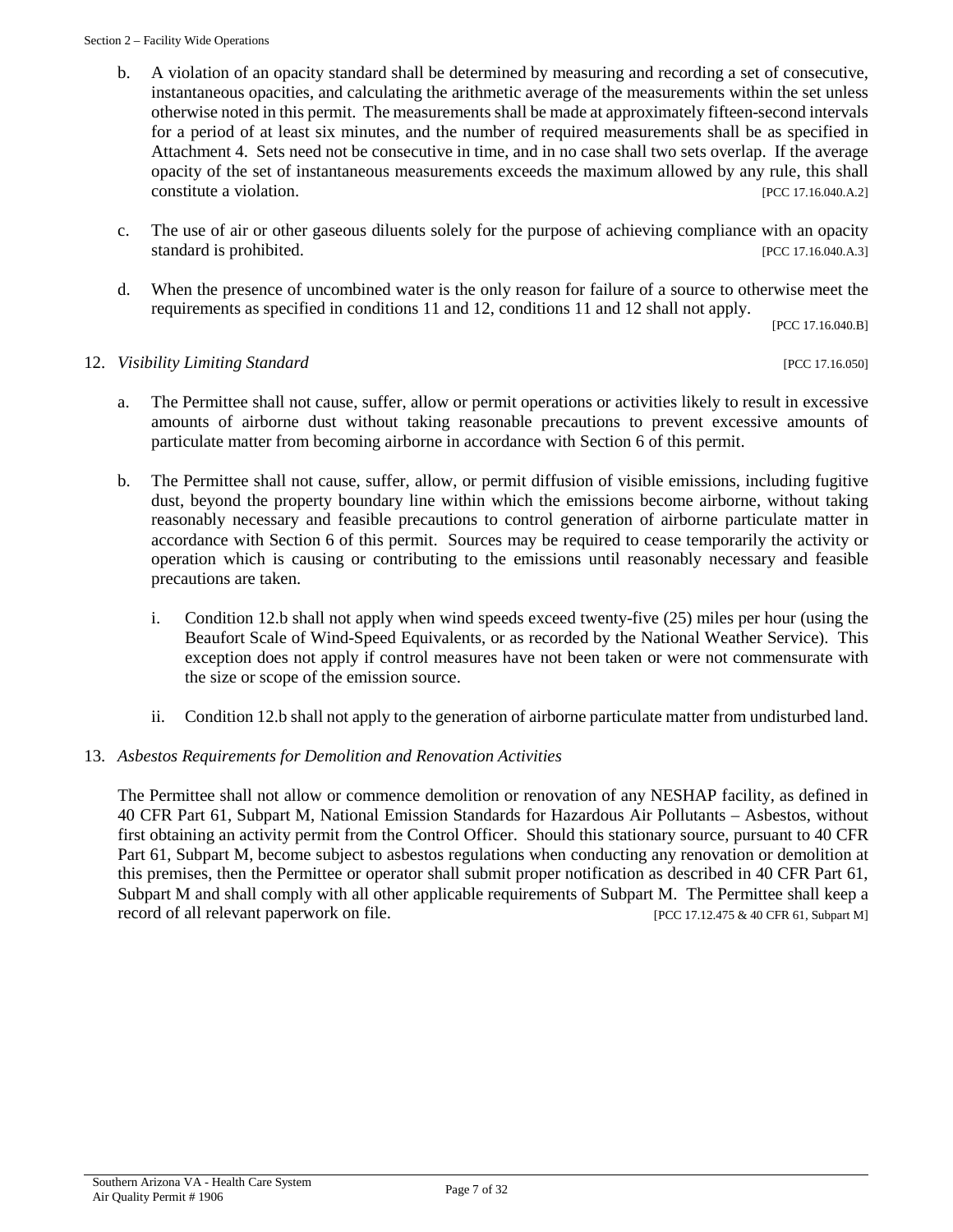#### **Monitoring Requirements and the contract of the contract of the contract of the contract of the contract of the contract of the contract of the contract of the contract of the contract of the contract of the contract of**

#### 14. *Visible Emissions (VE)*

If at any time, or while conducting an opacity check required by the Specific Conditions in this permit, the Permittee sees any plume or effluent from a facility source, that on an instantaneous basis, appears to exceed the opacity limit, or if visible emissions including fugitive dust, diffuse beyond the property boundary line, the Permittee shall investigate the source of the emissions and if required take corrective action. If the plume persists, or the activity or operation which is causing or contributing to the emissions cannot be corrected or halted, the Permittee shall make a visual determination of the opacity in accordance with condition 11 when practicable. If the VE determination exceeds the applicable opacity limit, or if visible emissions, including fugitive dust, diffuse beyond the property boundary line, the Permittee shall report this as an excess emission in accordance with condition 2 of the General Conditions (page 24 of this permit). [PCC 17.16.040, PCC 17.16.50.B]

#### 15. *Surface Coating Operations*

- a. The Permittee shall keep records of the a monthly amount of surface coatings and solvents used, in gallons, and the previous 12-consecutive month period, and maintain MSDS and/or technical data sheets of surface coatings and solvents used to demonstrate compliance with conditions 10.a, 10.c, and 10.d as applicable.
- b. The Permittee shall maintain documentation demonstrating that enclosed surface coating operations (spray paint booths) meet the overspray control requirements in condition 10.b by using filters that have a minimum arrestance rating, or an equivalent control system, which can be shown to meet the over-spray control requirement in condition 10.b. The Permittee shall operate and maintain the enclosure consistent with the manufacturer's guidelines and good engineering practice.

#### 16. *Additional Monitoring*

Except as provided in conditions 14, 15, and 25 in this Section or as otherwise required by the Specific Conditions in this permit, additional monitoring and recordkeeping for compliance with the facility-wide standards in conditions 6 through 13 shall not be necessary. The Control Officer may ask the Permittee to conduct additional monitoring if the Control Officer has reasonable cause to believe there has been a violation of the facility-wide standards.

#### **Recordkeeping Requirements** [PCC 17.12.185.A.4]

17. *Monitoring Records* [PCC 17.12.184.A.4.a]

The Permittee shall maintain records of required monitoring information. Records shall include at a minimum:

- a. The date, time, and the place defined in the permit requiring the measurement, sampling, inspection, or observation;
- b. The name of the person conducting the measurement, sampling, inspection or observation;
- c. The particular piece of equipment, process, or area being measured, sampled, inspected or observed including a description of the operating conditions and monitoring techniques or methods used as applicable; and,
- d. The results of the measurement, sampling, inspection or observation, including any discrepancy or excess emissions. If there are any monitoring discrepancies or excess emissions, the records shall include the corrective actions taken.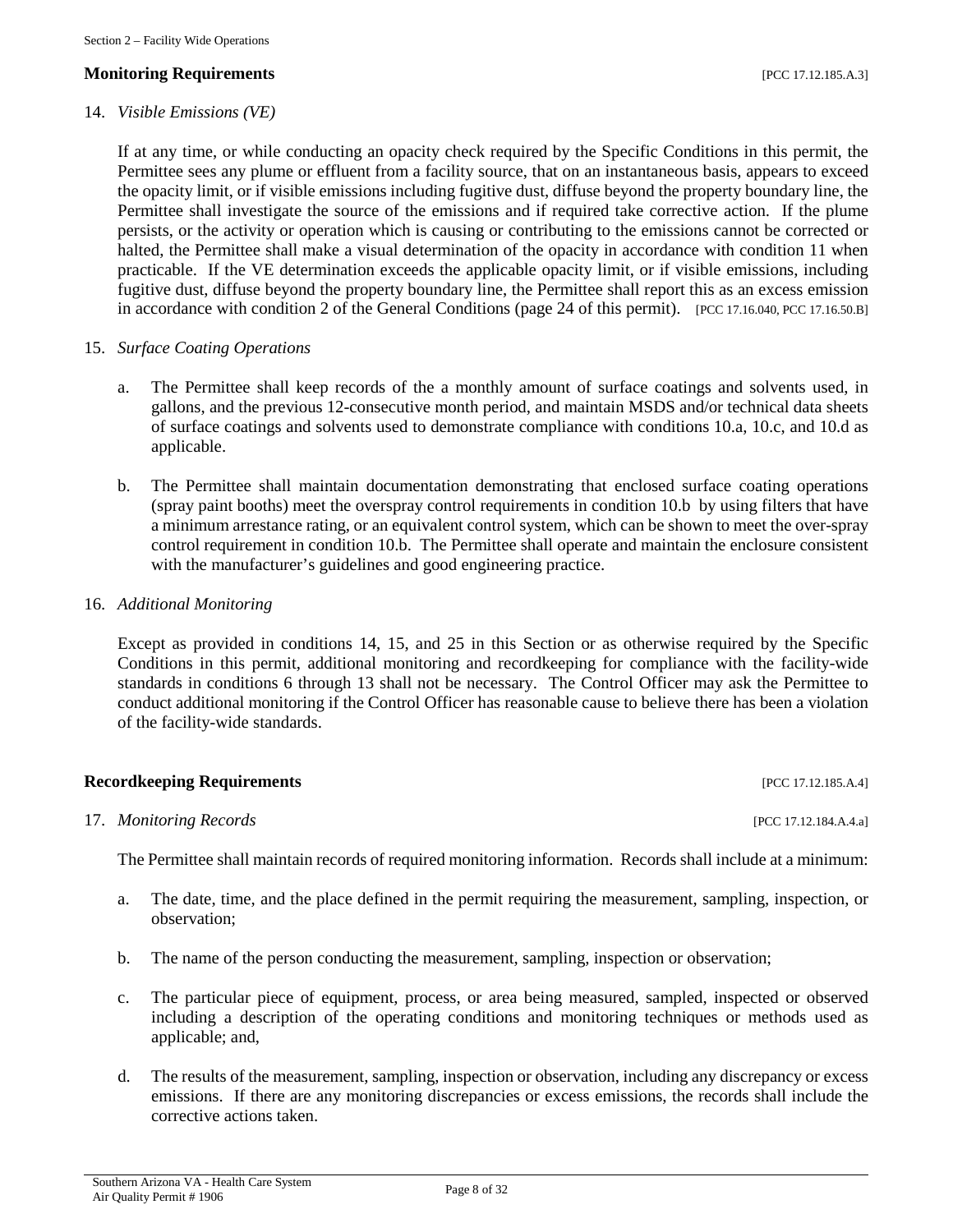### 18. *Record Retention* [PCC 17.12.185.4.b]

The Permittee shall retain records of all required monitoring and support information for at least 5 years from the date of the monitoring sample, measurement, report, or application. Support information includes all calibration and maintenance records, and copies of all reports required by the permit.

19. *Recordkeeping for Compliance Determination* [A.R.S.§49-485, PCC 17.12.080, & PCC 17.24.020.A]

The Permittee shall retain a copy of the permit onsite including all required monitoring records and support information for review by the Control Officer. In addition, all equipment identified in the permit equipment list shall be marked with a unique, clearly visible, and accessible ID to identify the piece of equipment. The Permittee shall be considered in compliance by demonstrating that sufficient information on the equipment and facility operations is periodically collected, recorded, and maintained to assure that the compliance status of any Specific Condition of this permit can be readily ascertained at any time.

**Reporting Requirements** [PCC 17.12.185.A.5] 20. *Excess Emissions Reporting:* [PCC 17.12.040]

The Permittee shall report to the Control Officer any emissions in excess of the limits established by this permit in accordance with condition 2 of the General Conditions (Page 24 of this permit).

21. *Emissions Inventory Reporting* [PCC 17.12.320]

When requested by the Control Officer, the Permittee shall complete and submit an annual emissions inventory questionnaire. The questionnaire is due by March 31 or ninety days after the Control Officer makes request and inventory form available, whichever occurs later, and shall include emission information for the previous calendar year. The questionnaire shall be on a form provided by or approved by the Control Officer and shall include the information required by PCC 17.12.320.

22. *Certification of Truth Accuracy and Completeness* [PCC 17.12.165.H]

All reports required by this permit shall contain certification by a responsible official of truth, accuracy and completeness. The certification shall state that based on information and belief formed after reasonable inquiry, the statements and information in the document are true, accurate, and complete.

#### **Facility Changes** [PCC 17.12.235, PCC 17.12.240.C.3, PCC 17.12.255, PCC 17.12.260]

#### 23. *Permit Revision Application*

Before installing additional emission sources, modifying existing emission sources, switching fuels, or changing the method of operation at the facility such that the changes increase actual emissions more than 10% of the major source threshold, the Permittee shall, if applicable, apply for the appropriate revision in accordance with PCC 17.12.235, PCC 17.12.255, or PCC 17.12.260.

24. *Notification* [PCC 17.12.240.C]

For facility changes that do not require revision, the Permittee may make the changes if written notice is provided to the Control Officer in advance of the changes in accordance with PCC 17.12.240.C

25. *Facility Change Log* [PCC 17.12.240.B]

The Permittee shall maintain a log of other facility changes that do not require revision or notice in accordance with PCC 17.12.240.B.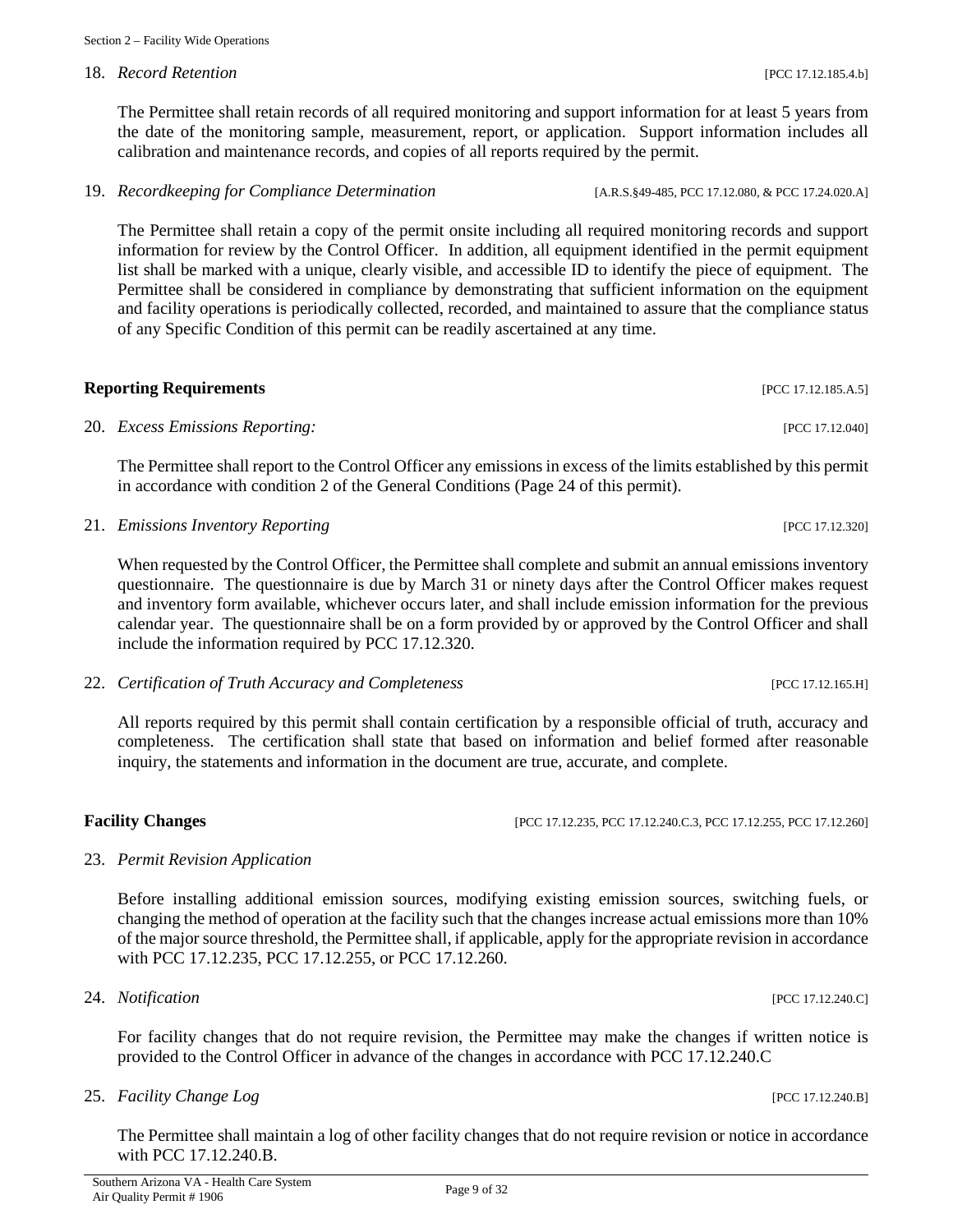- 26. Except as otherwise required by the Specific Conditions in this permit, the following provisions and test methods shall be used. The methods and standards below are from 40 CFR Part 60, Appendix A or incorporated by reference in 40 CFR 60.17.
	- a. *Opacity*

When required, EPA Test Method 9 shall be used to monitor compliance with the opacity standards identified in this permit. [PCC 17.12.045.B]

b. *Fuel Sulfur Limitations*

Documentation, such as invoices or statements from the fuel supplier, showing the fuels delivered and verifying the fuel sulfur content is below applicable standards, shall be an acceptable means to demonstrate compliance with fuel limitations identified in this permit. If otherwise required or when requested by the Control Officer, the fuel sulfur content of fuels shall be determined using ASTM D129, D1266, D1552, D2622, D4294, D5453 or an equivalent for liquid fuels, and ASTM D1072, D3246, D4084, D4468, D4810, D6228, D6667, Gas Processors Association Standard 2377, or an equivalent for gaseous fuels.

#### c. *Alternative Test Plan*

The Permittee may submit an alternate and equivalent test method(s) that is listed in 40 CFR Subpart 60, Appendix A, to the Control Officer in a test plan, for approval by the Control Officer.

d. *Test Protocols and Guidelines*

Except as provided in this Section, should the Permittee desire, or be required, to conduct performance tests to demonstrate compliance with the standards contained in this permit, the Permittee shall contact the Control Officer for test methods, protocols, and guidelines.

e. *Enforcement*

Notwithstanding any other provision in this permit, any credible evidence or information relevant as to whether the source would have been in compliance with applicable requirements if the appropriate performance or compliance test had been performed can be used to establish whether or not the owner or operator has violated or is in violation of any standard or applicable emission limit in this permit.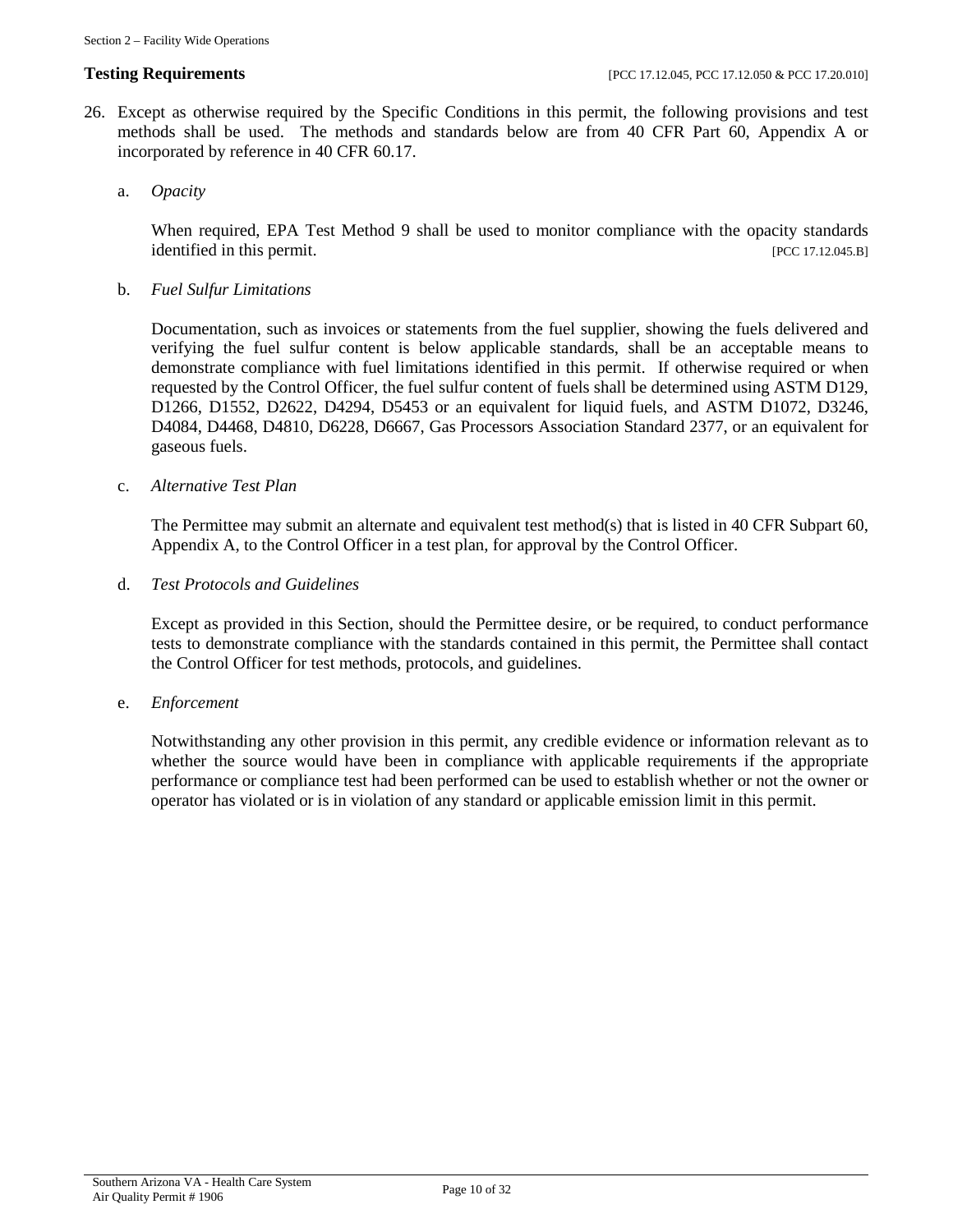#### *SECTION 3: FOSSIL FUEL FIRED INDUSTRIAL AND COMMERCIAL EQUIPMENT*

In accordance with condition 55.b and c, the provisions in this Section are applicable to boilers, heaters, and other fuel fired equipment identified on the equipment list in Table 2 of Attachment 2. In addition to the following provisions, the general provisions of 40 CFR Part 60 and 63, Subpart A apply to affected boilers, steam generating units and heaters (boilers) as applicable. All provisions in this section are locally enforceable unless otherwise noted.

#### **Emission Limitations and Standards Emission Limitations and Standards Exercísion Exercísion Exercísion Exercísion**

#### 27. *Operating Limitations*

The Permittee shall burn only the following fuels in each boiler, heater, or other fuel fired equipment listed in Table 2 of Attachment 2, subject to the following limitations: [PCC 17.12.350.A.3.a]

# **[Material Permit Condition]**

- a. *Natural Gas*
	- i. There are no operating hours or fuel limitations for equipment when burning natural gas. For the purpose of this provision, *Natural gas* means: A naturally occurring mixture of hydrocarbon and non-hydrocarbon gases found in geologic formations beneath the earth's surface, of which the principal constituent is methane; or liquefied petroleum gas, as defined by the American Society for Testing and Materials in ASTM D1835; or a mixture of hydrocarbons that maintains a gaseous state at ISO conditions (*i.e.,* a temperature of 288 Kelvin, a relative humidity of 60 percent, and a pressure of 101.3 kilopascals), additionally, natural gas must either be composed of at least 70 percent methane by volume or have a gross calorific value between 34 and 43 megajoules (MJ) per dry standard cubic meter (950 and 1,150 Btu per dry standard cubic foot); or propane or propane-derived synthetic natural gas. *Propane* means a colorless gas derived from petroleum and natural gas, with the molecular structure  $C_3H_8$ . [40 CFR 63.11237]
	- ii. The Permittee shall not co-fire fuel oil (incl. diesel) and natural gas simultaneously in any dual fired boiler unless complying with each provision in condition 27.b.
- b. *Fuel Oil (Incl. Diesel)*
	- i. The Permittee shall not fire a volume of fuel oil in excess of the yearly volume allowed, or in excess of the annual capacity factor identified in Table 2 of Attachment 2.
	- ii. The Permittee shall not burn fuel oil (incl. diesel) that contains greater than 0.5 weight percent sulfur (5000 ppmmass) in each boiler identified in Attachment 2. For the purpose of this provision distillate fuels meeting the specifications for Number 1 and Number 2 fuel oils per ASTM D-396, or diesel fuel oils Numbers 1-D and 2-D per ASTM D-975 shall be considered to comply with this requirement. [40 CFR 60.42c(d), & 40 CFR 63.11210(e)]
	- iii. The Permittee shall only burn liquid fuels in dual fired boiler(s) during periods of gas curtailment, gas supply interruption, startups, or periodic testing, maintenance, or operator training on liquid fuel. For the purpose of this provision, the periodic testing, maintenance, or operator training on liquid fuel shall not exceed a combined total of 48 hours during any calendar year. A "period of gas curtailment or supply interruption" means a period of time during which the supply of gaseous fuel to an affected boiler is restricted or halted for reasons beyond the control of the facility. The act of entering into a contractual agreement with a supplier of natural gas established for curtailment purposes does not constitute a reason that is under the control of a facility for the purposes of this definition. An increase in the cost or unit price of natural gas due to normal market fluctuations not during periods of supplier delivery restriction does not constitute a period of natural gas curtailment or supply interruption. On-site gaseous fuel system emergencies or equipment failures qualify as periods of supply interruption when the emergency or failure is beyond the control of the facility.[40 CFR 63.11195(e) & 40 CFR 63.11237]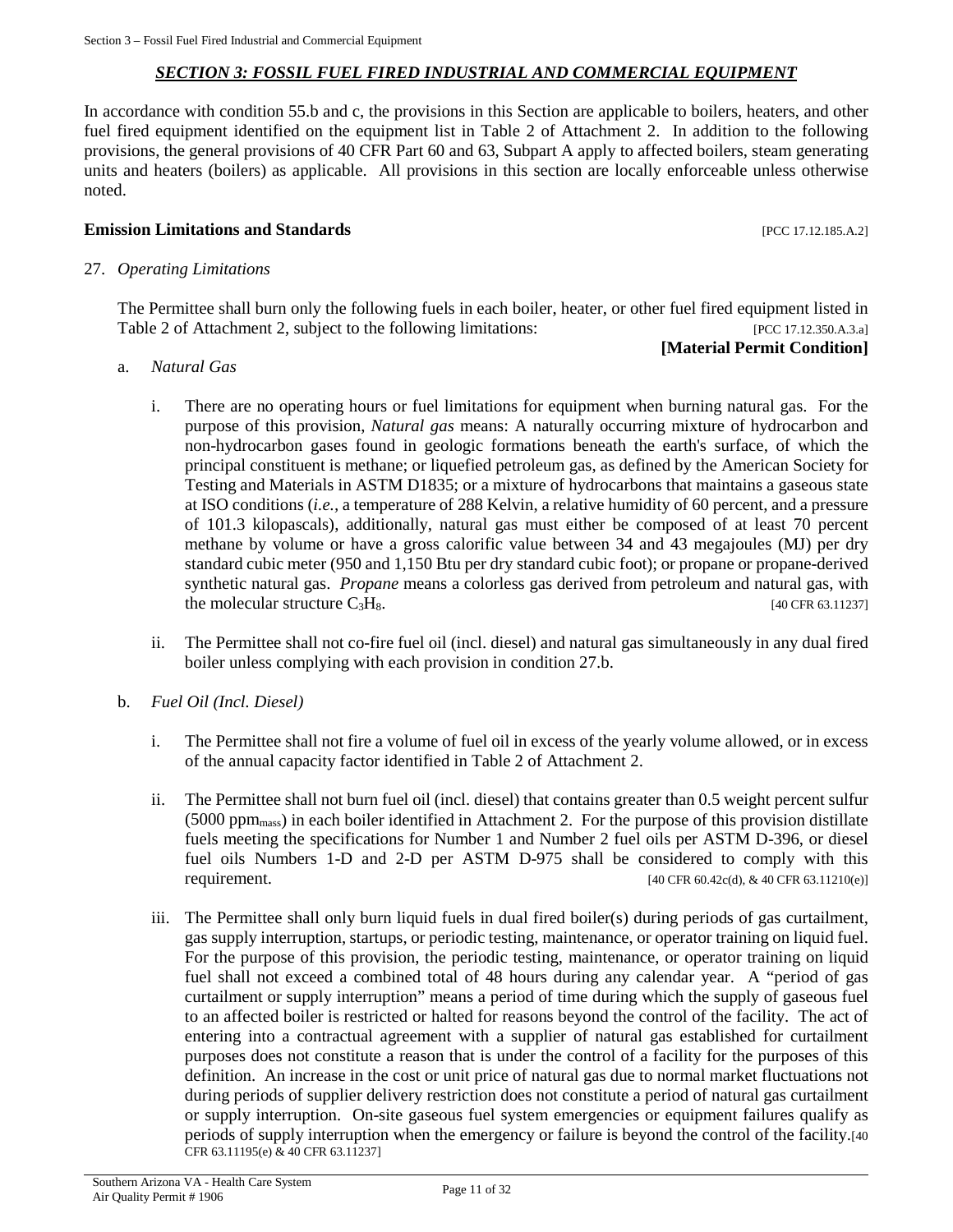#### 28. *Opacity Limit*

The opacity of all plumes and effluents from equipment listed in Table 2 of Attachment 2 shall not exceed 20% as determined by EPA Reference Method 9, Appendix A, 40 CFR Part 60.

[PCC 17.16.040, PCC 17.16.130.B]

**Compliance Determination Compliance Determination** 

#### 29*. Operating Limitations*

a. For each NSPS affected steam generating unit (boiler) listed in Table 2 of Attachment 2 that fires natural gas, the Permittee shall determine and record the total monthly amount of natural gas combusted (delivered) in the boiler, each calendar month. The volume of natural gas consumed shall be measured directly from the flow meter upstream of the boiler. [40 CFR 60.48c(g)]

#### **[Federally Enforceable Condition]**

b. For each boiler listed in Table 2 of Attachment 2 designed to accommodate fuel oil (incl. diesel), the Permittee shall monitor and keep records of the supplier certification, the monthly fuel use, and the hours fired using fuel oil. For dual fired boilers that operate as a gas fired unit, the Permittee shall keep additional records on the purpose for firing fuel oil (i.e. gas curtailment, gas supply interruption, startup, or periodic testing, maintenance, or operator training on liquid fuel) to demonstrate compliance with condition 27.b.iii.  $[40 \text{ CFR } 60.48c(g), 40 \text{ CFR } 63.11237 \& 40 \text{ CFR } 63.11195]$ 

#### **[Federally Enforceable Condition]**

#### 30. *Opacity Limit*

The Permittee shall conduct a visible emissions check on the exhaust stack of equipment designed to accommodate fuel oil (incl. diesel) at least once during startup and each weekly period when the equipment fires fuel oil. The Permittee shall record the date and time of the check, the name of the person conducting the check, the results of the check, and the type of corrective action taken (if required). No visible emissions checks are required for equipment when being fired by natural gas or LPG (Propane).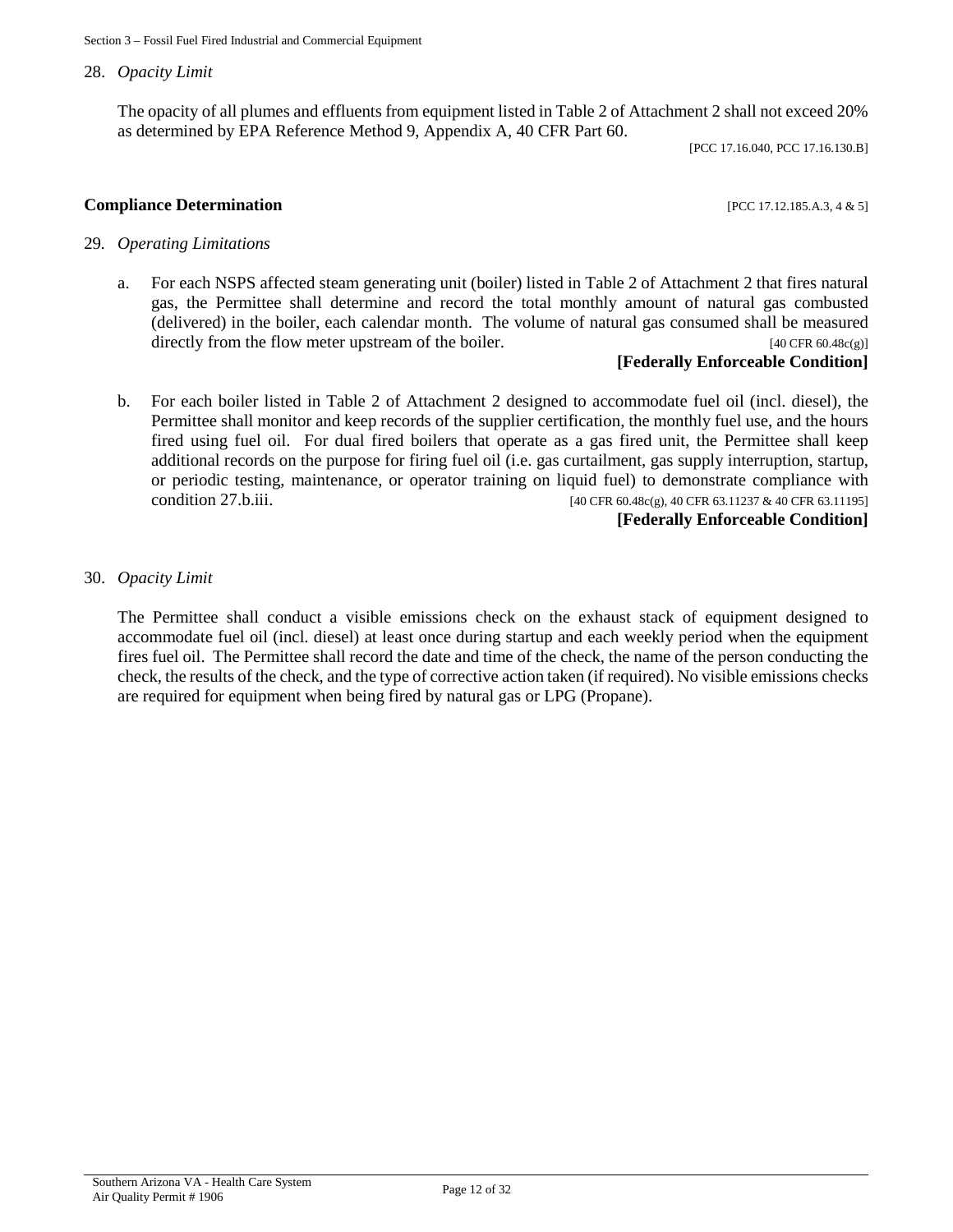# *SECTION 4: STATIONARY ROTATING MACHINERY*

In accordance with condition 55.d, the provisions in this Section apply to the stationary rotating machinery listed in Table 3 of Attachment 2. All provisions in this Section are locally enforceable unless otherwise noted.

# **Emission Limitations and Standards** [PCC 17.12.185.A.2]

- 31. *Operating Limitations* [PCC 17.12.350.A.3.a]
	- a. The Permittee shall not operate emergency stationary rotating machinery for more than the number of hours per year allowed in Table 3 of Attachment 2 in any 12-consecutive month period. There is no limit on hours of operation during true emergencies. [**Material Permit Condition]**
	- b. The Permittee shall burn only the specified fuel(s) allowed for each unit in Table 3 of Attachment 2. The Permittee shall only fire fuel with Sulfur content less than 0.90% Sulfur by weight. [PCC 17.16.340.F] **[Material Permit Condition]**

### 32. *Opacity Limit*

Stationary Rotating Machinery shall not exceed the facility-wide opacity limit in condition 11. In addition, the Permittee shall not cause or permit to be emitted into the atmosphere from any rotating stationary rotating machinery (generators) smoke for any period greater than ten consecutive seconds which exceeds 40 percent opacity. Visible emissions when starting cold equipment shall be exempt from this requirement for the first ten minutes. [PCC 17.16.130.B & PCC 17.16.340.E]

#### **Compliance Determination Compliance Determination**

33. *Operating Limitations*

- a. For each generator identified as having an hour limitation in Table 3 of Attachment 2, the Permittee shall record the monthly operating hours and recalculate a rolling twelve (12) month total within 30 calendar days of the end of the month.
- b. In order to demonstrate compliance with the fuel limitation in condition 31.b, the Permittee shall maintain records of fuel supplier specifications which verify the sulfur content of the fuels, piped and/or as delivered.
- 34. *Opacity Limit*

The Permittee shall conduct a visible emissions check on the exhaust stack of stationary rotating machinery at least monthly if run during the month. For the purposes of this condition, a visible emission check is verification that abnormal emissions are not present at the generator stack. The Permittee shall record the date and time of the check, the name of the person conducting the check, the results of the check, and the type of corrective action taken (if required). No monthly visible emissions checks are required for stationary rotating machinery that only fire natural gas or LPG (Propane).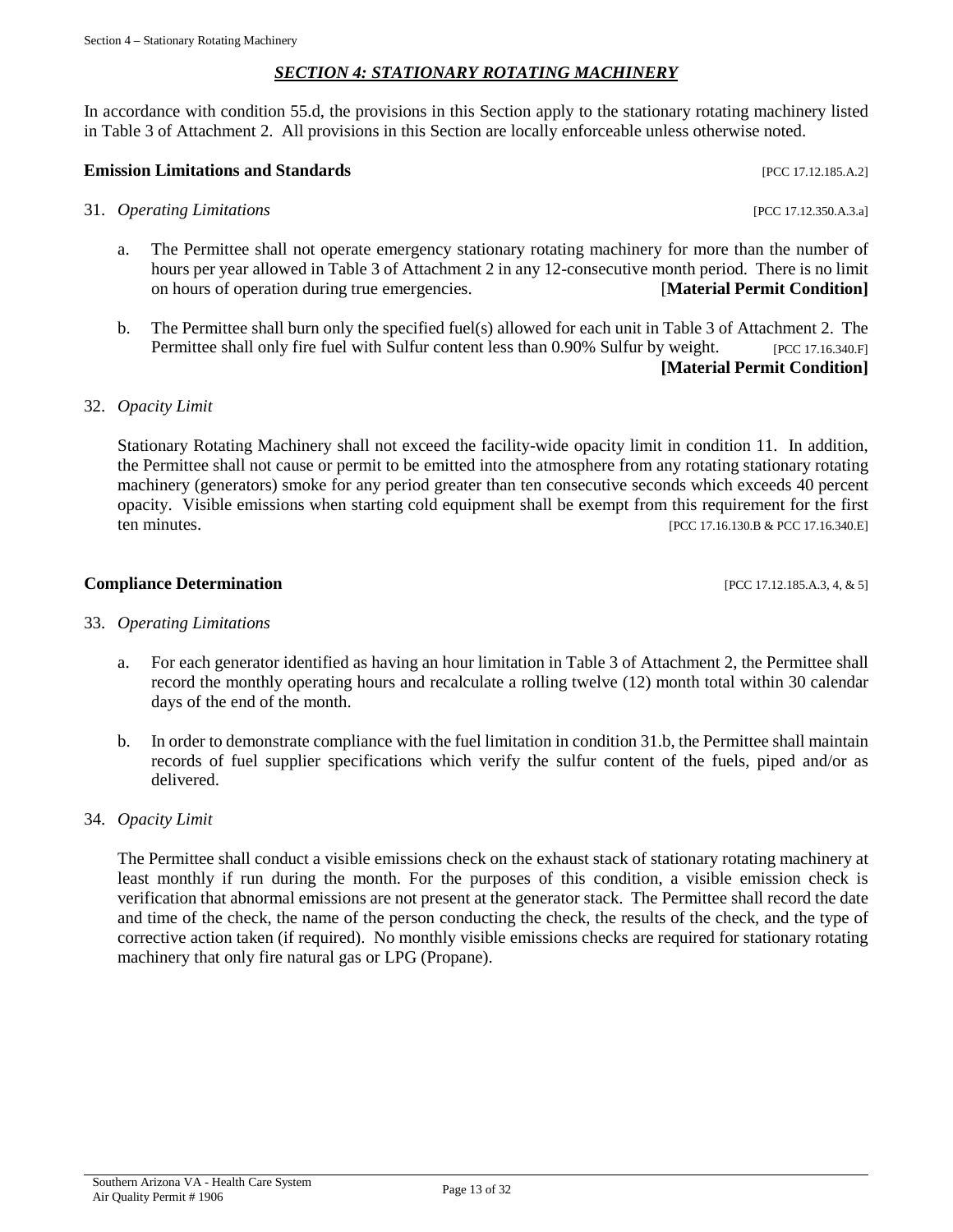#### *SECTION 5: NSPS for STATIONARY COMPRESSION IGNITION 'CI' INTERNAL COMBUTION ENGINES 'ICE*

In accordance with condition 55.e, the provisions in this Section apply to CI ICE listed in Tables 4 and 4a of Attachment 2. The General Provisions of 40 CFR Part 60, §60.1 through §19 apply to applicable CI ICE sources as indicated in Table 8 of 40 CFR Part 60, Subpart IIII. All provisions in this Section are Federally Enforceable unless otherwise noted.

#### **Emission Limitations and Standards by the contract of the contract of the contract of the contract of the contract of the contract of the contract of the contract of the contract of the contract of the contract of the c**

35. *Operating Limitation*

The Permittee shall not operate the generator(s) for more than the number of hours per year specified in the permit equipment list on a rolling twelve (12) month total basis. [PCC 17.12.350.A.3.a]

# **[Material Permit Condition]**

36. *Emissions Standards* [40 CFR 60.4203, 40 CFR 4205(b) & 40 CFR 60.4202(a)]

- a. New CI ICE subject to this Section must be certified by the manufacturer at or below the applicable emission standards and shall continue to meet them for the certified emissions life of the engine.
- b. Modified or reconstructed CI ICE subject to this Section shall be certified by the entity that conducts the modification or reconstruction (via the appropriate testing according to 40 CFR 60.4212, if appropriate). This certification shall state that emissions will be at or below the applicable emission standards and the unit shall continue to meet them for the useful life of the engine.
- c. The applicable emission standards and the certified emissions life of the engine(s) is identified in the equipment list in Table 4a of Attachment 2.
- d. The Permittee must operate and maintain applicable units that achieve the emission standards as required in condition 36.c according to the manufacturer's written instructions or procedures developed by the Permittee that are approved by the engine manufacturer, over the entire life of the engine.

[40 CFR 60.4206]

#### 37. *Opacity*

a. Except for constant-speed engines, opacity shall not exceed:

[40 CFR 60.4202(a)(1) & (a)(2), 40 CFR 89.113 & 40 CFR 1039.105]

- i. 20 percent during the acceleration mode;
- ii. 15 percent during the lugging mode; and
- iii. 50 percent during the peaks in either the acceleration or lugging modes.
- b. CI ICE subject to this Section shall comply with the facility-wide opacity limit in condition 11. In addition, the Permittee shall not cause or permit to be emitted into the atmosphere from any ICE smoke for any period greater than ten consecutive seconds which exceeds 40 percent opacity. Visible emissions when starting cold equipment shall be exempt from this requirement for the first ten minutes.

[PCC 17.16.040 & PCC 17.16.340.E] **[Locally Enforceable Condition]**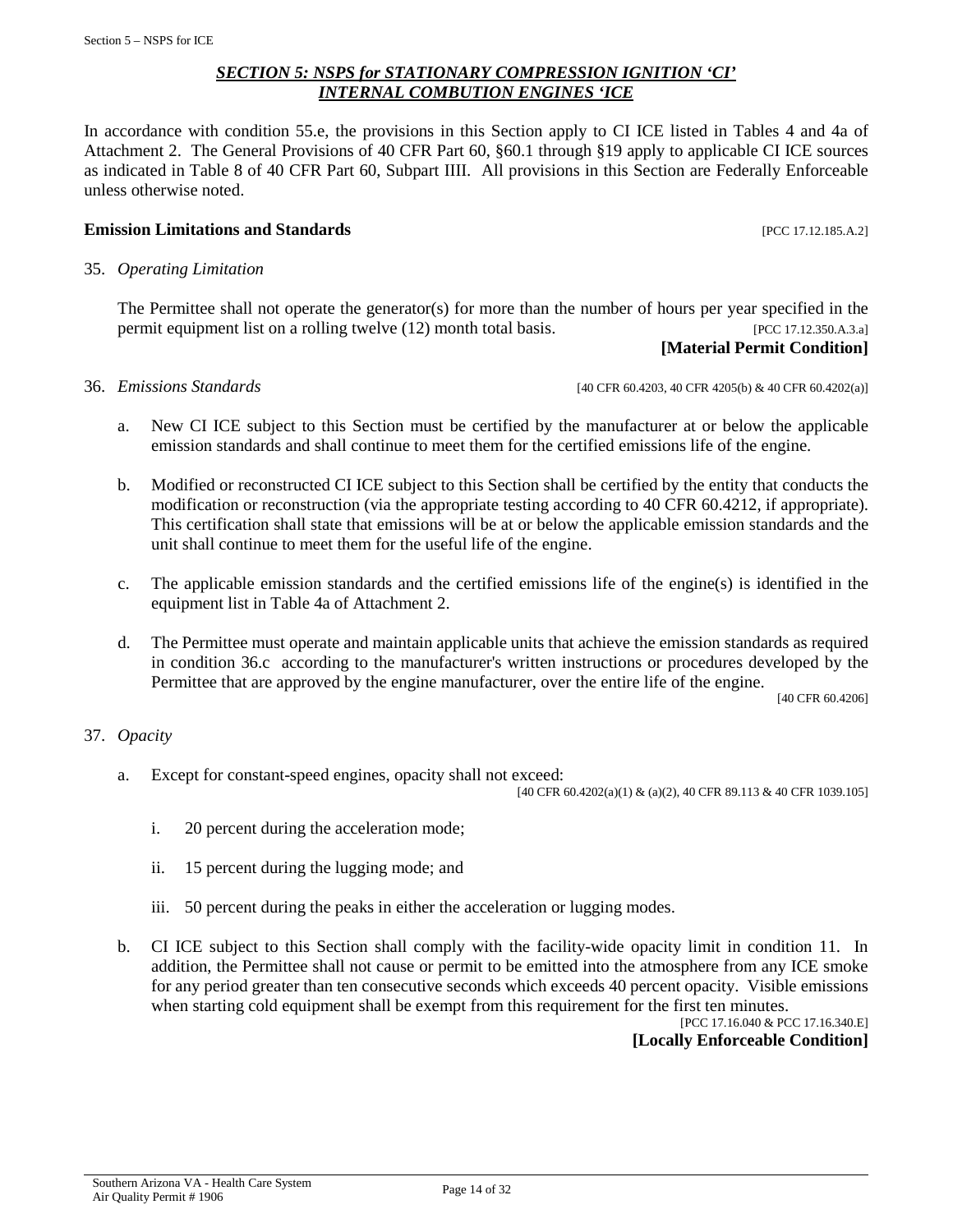38. *Fuel Requirements*

Beginning October 1, 2010, stationary CI ICE subject to this Section that use diesel fuel must purchase diesel fuel that meets the following requirements on a per-gallon basis:  $[40 \text{ CFR } 60.4207 \text{ (b)} \& 40 \text{ CFR } 80.510 \text{ (b)}]$ 

- a. Sulfur content: 15 ppm maximum;
- b. Cetane index or aromatic content, as follows:
	- i. A minimum cetane index of 40; or
	- ii. A maximum aromatic content of 35 volume percent.
- 39. *Installation Restrictions* [40 CFR 60.4208]

- a. After December 31, 2008, the Permittee may not install stationary CI ICE (excluding fire pump engines) that do not meet the applicable requirements for 2007 model year. [40 CFR 60.4208(a)]
- b. After December 31, 2009, the Permittee may not install stationary CI ICE with a maximum engine power of less than 25 HP (excluding fire pump engines) that do not meet the applicable requirements for 2008 model year. [40 CFR 60.4208(b)] [40 CFR 60.4208(b)]
- c. The requirements of conditions 39.a and 39.b do not apply to stationary CI ICE that have been modified or reconstructed, and do not apply to engines that were removed from one existing location and reinstalled at a new location. This provision does not extend to imported units which shall be treated as new sources.

[40 CFR 4208(h) & (i)]

#### 40. *Emergency Designation*

The Permittee must operate the emergency stationary ICE according to the requirements in paragraphs 40.a through 40.c. In order for the engine to be considered an emergency stationary ICE, any operation other than emergency operation, maintenance and testing, emergency demand response, and operation in non-emergency situations for 50 hours per year, as described in paragraphs 40.a through 40.c, is prohibited. If the Permittee does not operate the engine according to the requirements in paragraphs 40.a through 40.c, the engine will not be considered an emergency engine and will need to meet all requirements for non-emergency engines.[40 CFR 60.4211(f)]

a. There is no time limit on the use of emergency stationary ICE in emergency situations.

[40 CFR 60.4211(f)(1)]

- b. The Permittee may operate the subject emergency stationary ICE for any combination of the purposes specified in conditions 40.b.i through 40.b.iii for a maximum of 100 hours per calendar year. Any operation for non-emergency situations as allowed in condition 40.c counts as part of the 100 per calendar year allowed by this paragraph 40.b. [40 CFR 60.4211(f)(2)]
	- i. The subject emergency stationary ICE may be operated for maintenance checks and readiness testing, provided that the tests are recommended by Federal, State or local government, the manufacturer, the vendor, the regional transmission organization or equivalent balancing authority and transmission operator, or the insurance company associated with the engine. The Permittee may petition the Control Officer for approval of additional hours to be used for maintenance checks and readiness testing, but a petition is not required if the Permittee maintains records indicating that Federal, State, or local standards require maintenance and testing of emergency ICE beyond 100 hours per calendar **year.** [40 CFR 60.4211(f)(2)(i)]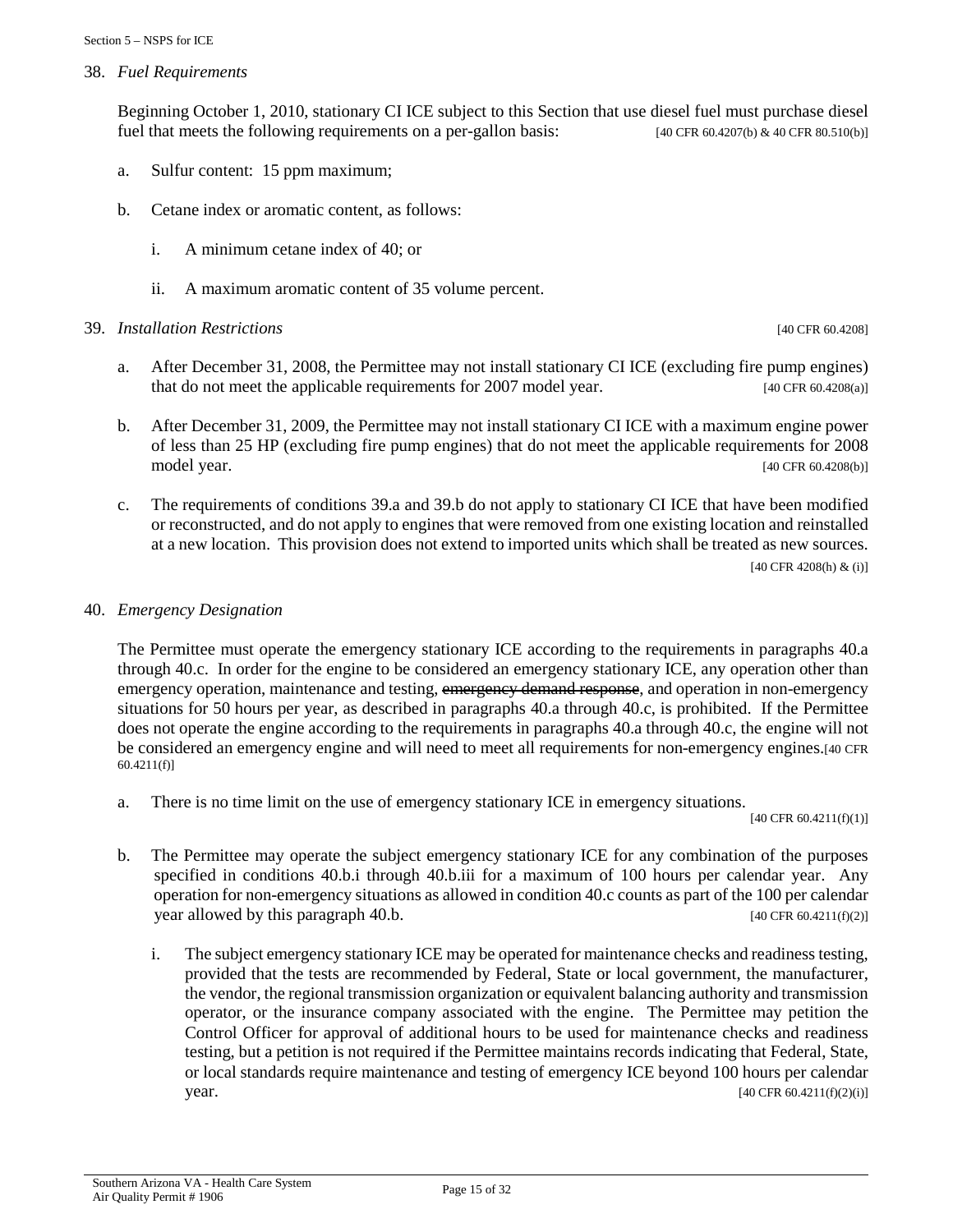ii. Emergency stationary ICE may be operated for emergency demand response for periods in which the Reliability Coordinator under the North American Electric Reliability Corporation (NERC) Reliability Standard EOP-002-3, Capacity and Energy Emergencies (incorporated by reference, see §63.14), or other authorized entity as determined by the Reliability Coordinator, has declared an Energy Emergency Alert Level 2 as defined in the NERC Reliability Standard EOP-002-3. [40 CFR 60.4211(f)(2)(ii)]

[Vacated by U.S. Court of Appeals for the District of Columbia in Delaware vs EPA, May 2, 2016]

iii. Emergency stationary ICE may be operated for periods where there is a deviation of voltage or frequency of 5 percent or greater below standard voltage or frequency.  $\frac{40 \text{ CFR } 63.6640 \text{ (f)}(2) \text{ (iii)} }{40 \text{ CFR } 63.6640 \text{ (f)}(2) \text{ (iii)} }$ [Vacated by U.S. Court of Appeals for the District of Columbia in Delaware vs EPA, May 2, 2016]

c. The Permittee may operate the subject emergency stationary ICE up to 50 hours per calendar year in nonemergency situations, but those 50 hours are counted towards the 100 hours per calendar year provided for maintenance and testing and emergency demand response provided in paragraph 40.b. Except as provided in paragraph 40.c.i, the 50 hours per year for non-emergency situations cannot be used for peak shaving or non-emergency demand response, or to generate income for a facility to supply power to an electric grid or otherwise supply power as part of a financial arrangement with another entity.

[40 CFR 60.4211(f)(3)]

i. The 50 hours per year for non-emergency situations can be used to supply power as part of a financial arrangement with another entity if all of the following conditions are met:

[40 CFR 60.4211(f)(3)(i)]

- (a). The engine is dispatched by the local balancing authority or local transmission and distribution system operator.
- (b). The dispatch is intended to mitigate local transmission and/or distribution limitations so as to avert potential voltage collapse or line overloads that could lead to the interruption of power supply in a local area or region.
- (c). The dispatch follows reliability, emergency operation or similar protocols that follow specific NERC, regional, state, public utility commission or local standards or guidelines.
- (d). The power is provided only to the facility itself or to support the local transmission and distribution system.
- (e). The Permittee identifies and records the entity that dispatches the engine and the specific NERC, regional, state, public utility commission or local standards or guidelines that are being followed for dispatching the engine. The local balancing authority or local transmission and distribution system operator may keep these records on behalf of the Permittee.

#### 41. *Compliance Requirements* [40 CFR 60.4211]

- a. The Permittee must operate and maintain the applicable stationary CI ICE and control device (if applicable) according to the manufacturer's emission-related written instructions or procedures developed by the Permittee that are approved by the engine manufacturer. In addition, the Permittee may only change those settings that are permitted by the manufacturer. [40 CFR 60.4211(a)]
- b. With respect to 2007 model year and later stationary CI ICE subject to this Section, the Permittee shall demonstrate compliance with the emission standards specified in Table 4a of Attachment 2 by purchasing an engine certified to those standards of the same model year and maximum engine power. The engine must be installed and configured according to the manufacturer's specifications.

[40 CFR 60.4211(c)]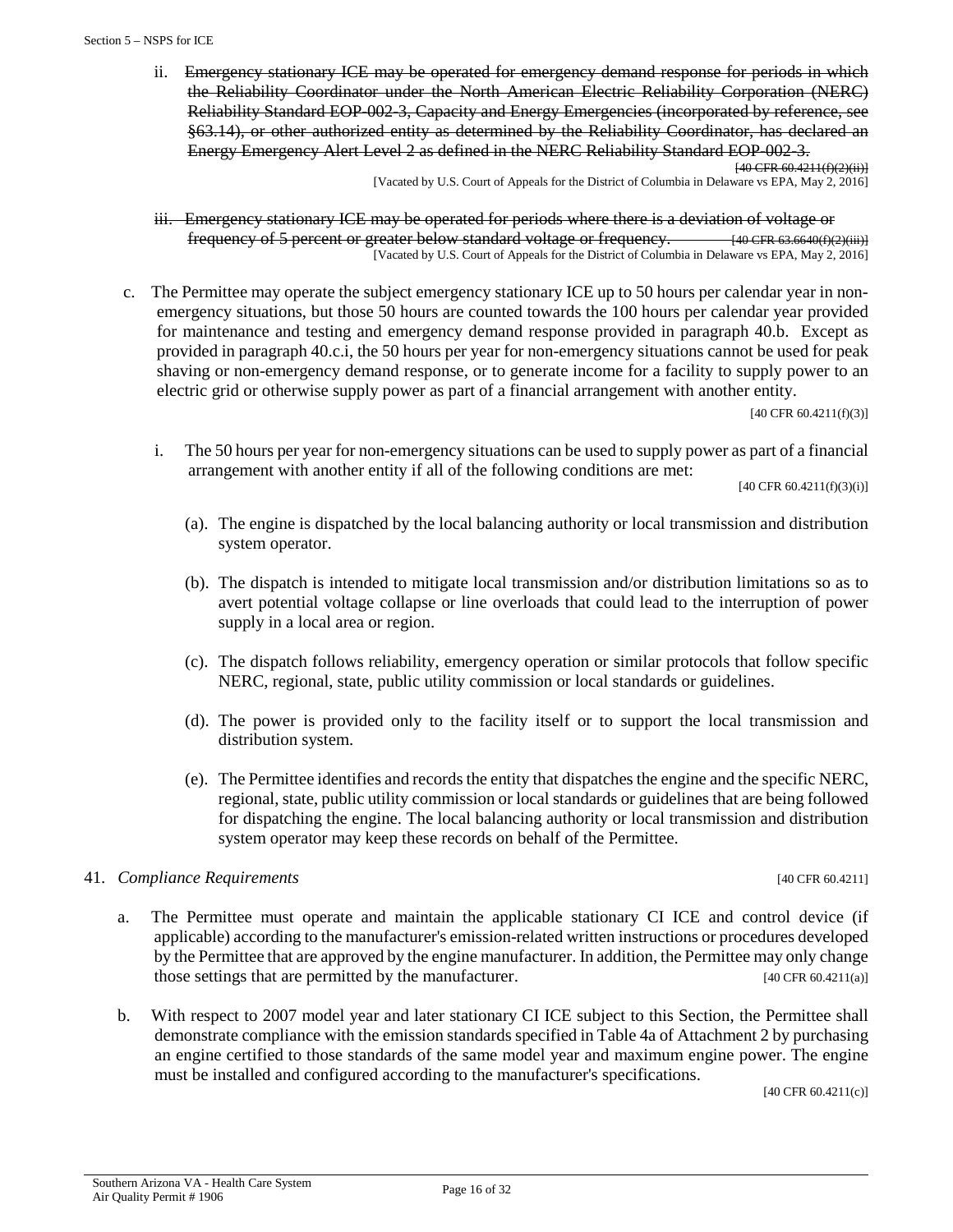#### 42. *Operating limitations*

For each generator identified as having an hour limitation in Table 4 of Attachment 2, the Permittee shall maintain a record of the monthly operating hours and recalculate a rolling twelve (12) month total within 10 calendar days of the end of the month. [PCC 17.12.185.A.3.d]

#### 43. *Hour Meter Installation & Times of Operation*

- a. The Permittee of an emergency stationary CI internal combustion engine that does not meet the standards applicable to non-emergency engines must install a non-resettable hour meter on each applicable stationary CI ICE prior to startup of each engine. [40 CFR 60.4209(a)]
- b. Starting with the model years in the following table, if the emergency stationary ICE does not meet the standards applicable to a non-emergency unit for the same model year and horsepower, the Permittee must keep records of the operation of the engine in emergency and non-emergency service that are recorded through the non-resettable hour meter. The Permittee must also record the time of operation of the engine and the reason the engine was in operation during that time. [40 CFR 60.4214(b)]

| <b>Engine Power</b>                       | Model Year |
|-------------------------------------------|------------|
| 25 < HP < 75                              | 2013       |
| 75 <hp<175< td=""><td>2012</td></hp<175<> | 2012       |
| HP > 175                                  | 2011       |

#### 44. *Fuel Records*

The Permittee shall maintain records that verify compliance with the diesel fuel requirements in condition 38. [PCC 17.12.185.A.4]

#### 45. *Opacity*

- a. Opacity levels in condition 37 are to be measured and calculated as set forth in 40 CFR part 86, subpart I. Notwithstanding the provisions of 40 CFR Part 86, subpart I, two-cylinder nonroad engines may be tested using an exhaust muffler that is representative of exhaust mufflers used with the engines in use. The Permittee shall keep all records generated to show compliance with the opacity level measurement requirements in condition 37 (if applicable). [40 CFR 89.113(b)]
- b. The following engines are exempt from the requirements in condition 45.a above:

[40 CFR 89.113 (c)(1) & (3)]

- i. Single-cylinder engines;
- ii. Constant-speed engines.
- c. The Permittee shall conduct a visible emissions check on the exhaust stack of each generator at least monthly if run during the month. For the purposes of this Section, a visible emission check is verification that abnormal emissions are not present at the generator stack. The Permittee maintain a record of the VE checks that includes the date and time of the check, the name of the person conducting the check, the results of the check, and the type of corrective action taken (if required).

[PCC 17.12.185.A.3.d] **[Locally Enforceable Condition]**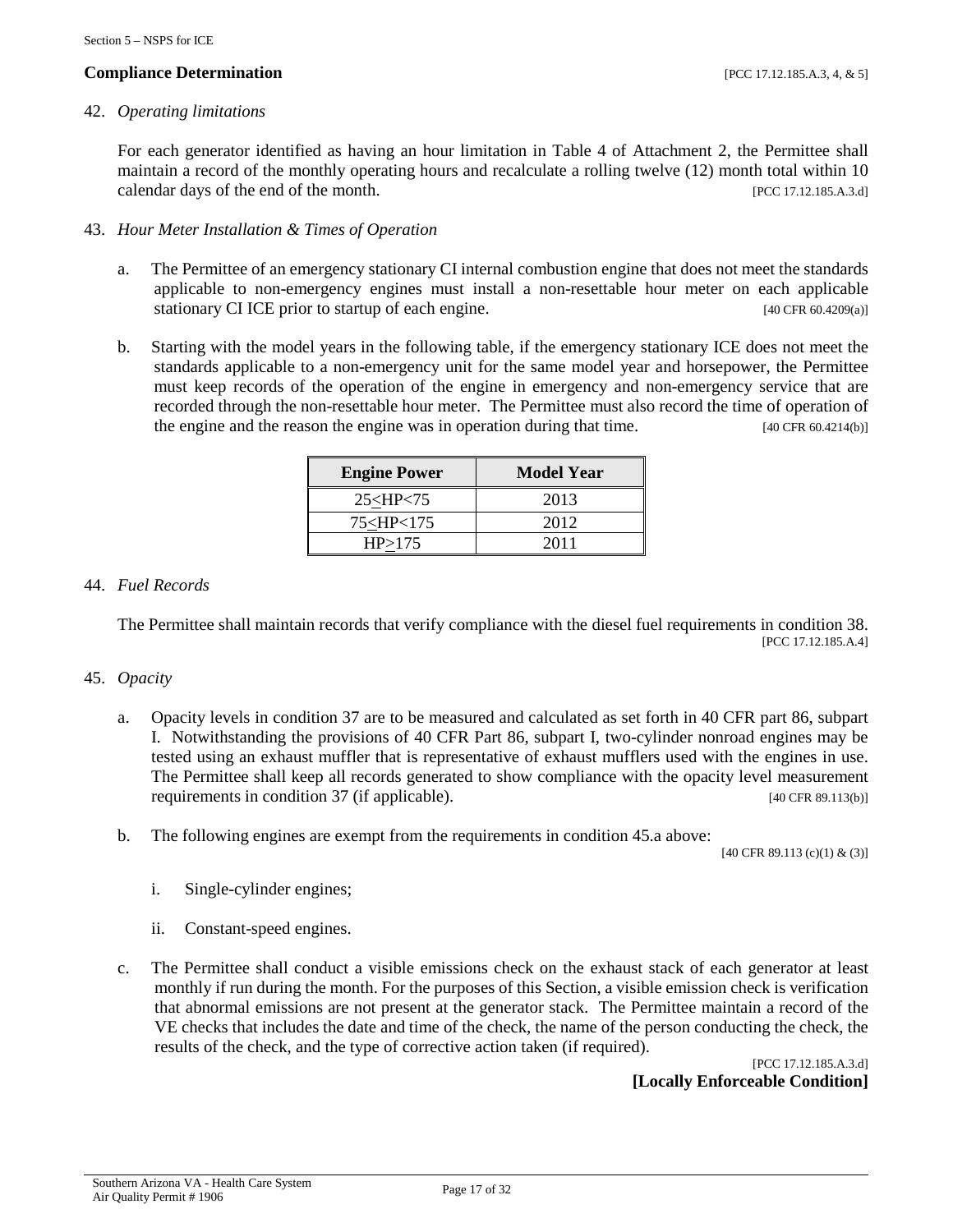#### 46*. Diesel Particulate Filter*

- a. If the Permittee owns or operates a stationary CI internal combustion engine equipped with a diesel particulate filter to comply with the emission standards in 40 CFR 60.4204, the diesel particulate filter must be installed with a backpressure monitor that notifies the owner or operator when the high backpressure limit of the engine is approached. [40 CFR 60.4209(b)]
- b. If the stationary CI ICE is equipped with a diesel particulate filter, the Permittee must keep records of any corrective action taken after the backpressure monitor has notified the operator that the high backpressure limit of the engine is approached.

47. *Excess Emissions* [40 CFR 60.4214(a)(1) & PCC 17.12.185.A.5]

The Permittee shall report to the Control Officer any emissions in excess of the limits established by this Section in accordance with condition 2 of the General Conditions of this Permit.

[PCC 17.12.185.A.5 & PCC 17.12.040] 48. *Testing Requirements* [PCC 17.12.045, PCC 17.12.050 & PCC 17.20.010]

- a. Follow the facility-wide testing requirements in condition 26.
- b. Should the Permittee elect to or be required to conduct engine performance testing to demonstrate compliance with the applicable standards in this Section, the Permittee shall do so in accordance with 40 CFR 60.4212.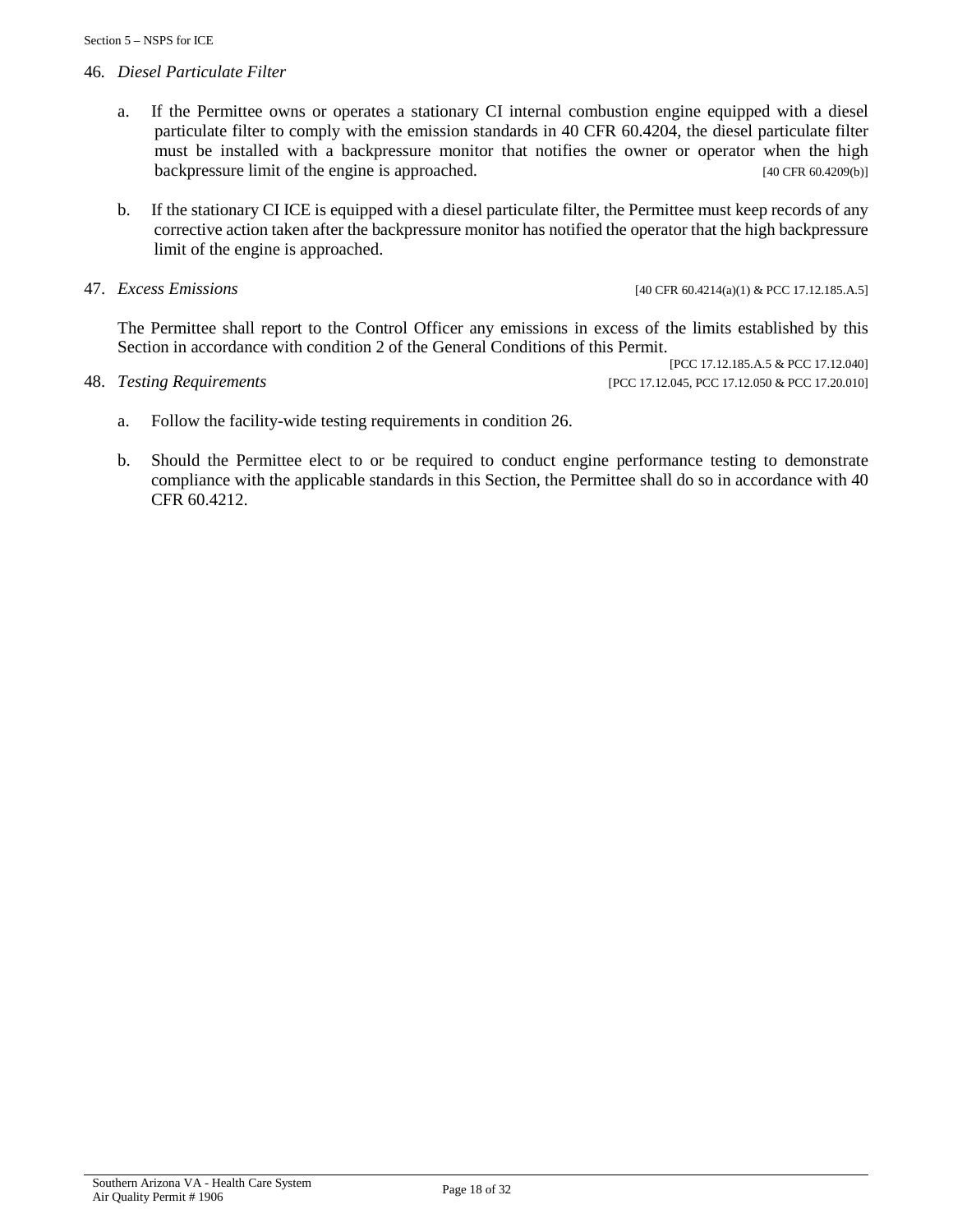#### *SECTION 6 – EMISSIONS FROM NEW AND EXISTING NONPOINT SOURCES*

In accordance with condition 55.f the provisions in this Section apply to all nonpoint sources of particulate matter and fugitive dust at the facility. All provisions of this Section are Locally Enforceable unless otherwise noted.

#### **Emission Limitations and Standards** [PCC 17.12.185.A.2]

#### 49. *Motor Vehicle Operations* [PCC 17.16.070]

The Permittee shall not cause, suffer, allow, or permit a vacant lot, or an urban or suburban open area, to be driven over or used by motor vehicles, trucks, cars, cycles, bikes, or buggies, or by animals such as horses, without taking reasonable precautions to limit excessive amounts of particulates from becoming airborne. Dust shall be kept to a minimum by using an approved dust suppressant, or adhesive soil stabilizer, or by paving, or by barring access to the property, or by other acceptable means.

#### 50. *Vacant Lots and Open Spaces* [PCC 17.16.080]

- a. The Permittee shall not use or leave a vacant lot, housing plot, building site, parking area, sales lot, playground, livestock feedlot, or other open area - other than those used solely for soil-cultivation or vegetative crop-producing and harvesting agricultural purposes in such a state, after construction, alteration, clearing, leveling, or excavation that naturally induced wind blowing over the area causes a violation of conditions 11 or 12. Dust emissions must be permanently suppressed by landscaping, covering with gravel or vegetation, paving, or applying equivalently effective controls.
- b. The Permittee shall not allow a vacant lot, parking area, sales lot, or other open urban area to be used by motor vehicles in such a manner that visible dust emissions induced by vehicular traffic on the area cause a violation of conditions 11 or 12.

#### 51. *Roads and Streets* [PCC 17.16.090]

- a. The Permittee shall not cause, suffer, allow or permit the use, repair, construction or reconstruction of a roadway or alley without taking reasonable precautions to prevent excessive amounts of particulate matter from becoming airborne. Dust and other particulates shall be kept to a minimum by employing temporary paving, dust suppressants, wetting down, detouring or by other reasonable means.
- b. The Permittee shall not construct a new unpaved service road or unpaved haul road unless dust will be suppressed after construction by intermittently watering, limiting access, or applying chemical dust suppressants to the road, in such a way that visible dust emissions caused by vehicular traffic on the road do not violate conditions 11 or 12.
- c. The Permittee shall not cause, suffer, allow or permit transportation of materials likely to give rise to airborne dust without taking reasonable precautions, such as wetting, applying dust suppressants, or covering the load, to prevent particulate matter from becoming airborne. Earth or other material that is deposited by trucking or earth moving equipment shall be removed from paved streets by the person responsible for such deposits.
- d. The surfacing of roadways with asbestos tailings is prohibited.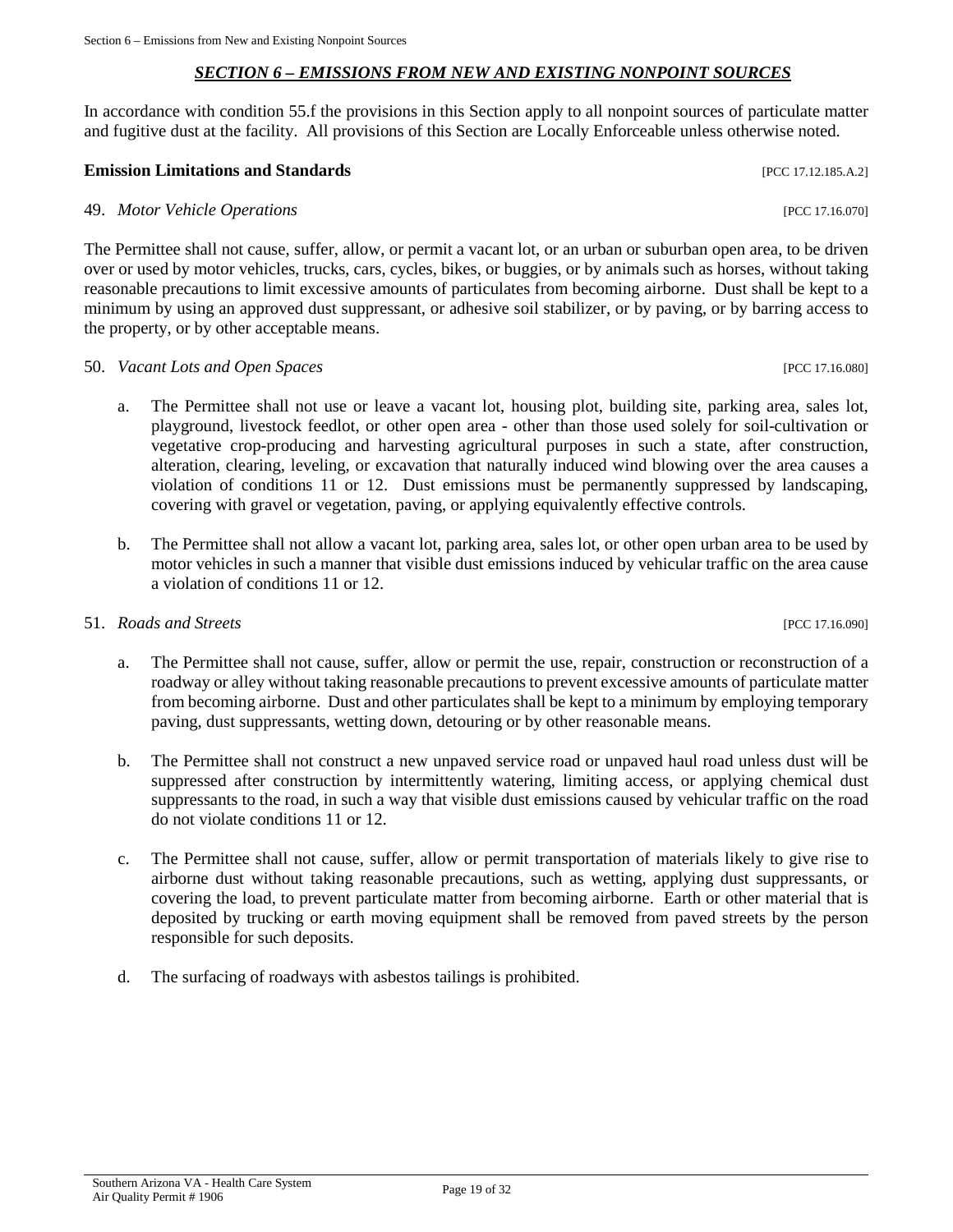#### 52. *Particulate Materials* [PCC 17.16.100]

- a. The Permittee shall not cause, suffer, allow or permit crushing, screening, handling, transporting or conveying of materials or other operations likely to result in significant amounts of airborne dust without taking reasonable precautions, such as the use of spray bars, wetting agents, dust suppressants, covering the load, and hoods to prevent excessive amounts of particulate matter from becoming airborne.
- b. Dust emissions from the transportation of materials shall be effectively controlled by covering stock loads in open-bodied trucks, limiting vehicular speeds, or other equivalently effective controls.
- c. Emissions from a sandblasting or other abrasive blasting operation shall be effectively controlled by applying water to suppress visible emissions (wet blasting), enclosing the operation, or use of other equivalently effective controls.

#### 53. *Storage Piles* [PCC 17.16.110]

- a. The Permittee shall not cause, suffer, allow, or permit organic or inorganic dust producing material to be stacked, piled or otherwise stored without taking reasonable precautions such as chemical stabilization, wetting, or covering to prevent excessive amounts of particulate matter from becoming airborne.
- b. Stacking and reclaiming machinery utilized at storage piles shall be operated at all times with a minimum fall of material and in such manner, or with the use of spray bars and wetting agents, as to minimize and control to ensure compliance with conditions 11 and 12.
- 54. *Roadway and Site Cleaning Machinery* [PCC 17.16.470]
	- a. The Permittee shall not cause, allow or permit to be emitted into the atmosphere from any roadway and site cleaning machinery smoke or dust for any period greater than 10 consecutive seconds, the opacity of which exceeds forty percent opacity. Visible emissions when starting cold equipment shall be exempt from this requirement for the first 10 minutes.
	- b. In addition to complying with condition 54.a, as stated above, the Permittee shall not cause, allow or permit the cleaning of any site, roadway, or alley without taking reasonable precautions to prevent particulate matter from becoming airborne. Reasonable precautions may include applying dust suppressants. Earth or other material shall be removed from paved streets onto which earth or other material has been transported by trucking, earthmoving equipment, erosion by water, or by other means.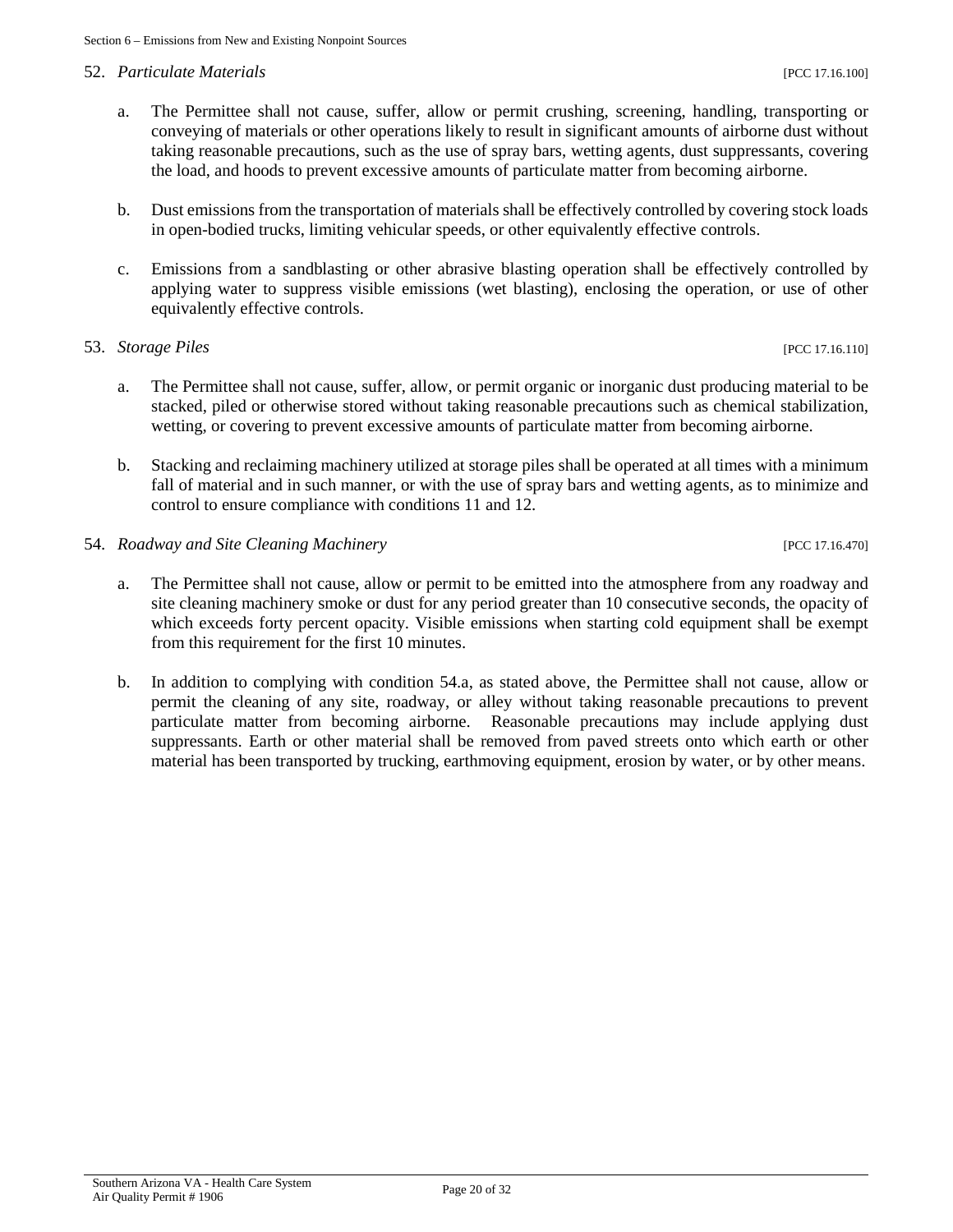### *SECTION 7: SPECIFIC APPLICABILITY PROVISIONS*

#### 55. *Permitted Facility Sources*

The Specific Conditions in this permit apply to the following source categories, affected facilities, equipment, emission sources, installations, activities and operations at the facility.

#### a. *Facility-Wide Operations*

Section 2 of this permit applies to facility-wide operations and to all sources of air contaminants at the facility unless exempted under condition 57. The provisions include the following: Operating limitations, materials handling standards, odor limiting standard, surface coating operations, opacity limit, visibility limiting standard, and asbestos requirements for renovation and demolition activities. In addition to the General Conditions contained in this permit, Section 2 also contains specific monitoring, recordkeeping, reporting, facility change, and testing requirements that apply facility-wide and to all emission sources and operations covered by this permit.

[PCC 17.16.010, PCC 17.16.020 thru 050, PCC 17.16.400.A & C, & PCC 17.16.430.F] **[Federally and Locally Enforceable Conditions]**

#### b. *Fossil-Fuel Fired Industrial and Commercial Equipment (Boilers and Heaters)*

Section 3 of this permit applies to fossil-fuel fired industrial and commercial installations which are less than seventy-three megawatts capacity (two hundred fifty million British thermal units per hour); but in the aggregate on any premises are rated at greater than five hundred thousand British thermal units per hour (0.146 megawatts); and in which fuel is burned for the primary purpose of producing steam, hot water, hot air or other liquids, gases or solids and in the course of doing so the products of combustion do not come into direct contact with process materials. [PCC 17.16.165]

- i. Applicable boilers, heaters, or other fuel fired equipment covered by this permit and identified in Table 2 of Attachment 2 that comply with Section 3 of this permit shall be considered to be compliant with the applicable requirements in NSPS, Subpart Dc; NESHAP, Subpart JJJJJJ; and PCC 17.16.165. [40 CFR 60.42c(d), 60.43c(e)(4), & 40 CFR 60.48(g) & PCC 17.16.165]
- ii. Should the Permittee desire to fire fuels in a boiler or hot water heater covered by this permit that do not meet the fuel limitations in Section 3 of this permit, the Permittee shall submit a significant revision in accordance with condition 21.

[40 CFR 60.43c(e)(1), 40 CFR 63.1194(d), 40 CFR 63.11201(a), & Table 2, to NESHAP Subpart JJJJJJ]

#### c. *NSPS for Small Industrial-Commercial-Institutional Steam Generating Units*

40 CFR 60, Subpart Dc – New Source Performance Standards (NSPS) for Small-Industrial-Commercial-Institutional Steam Generating Units. [PCC 17.16.490.A.5]

#### **[Federally Enforceable Conditions]**

i. Except as provided in 40 CFR 60.40c (d), (e), (f), and (g), NSPS Subpart Dc applies to each to each steam generating unit (boiler) for which construction, modification, or reconstruction is commenced after June 9, 1989 and that has a maximum design heat input capacity of 29 megawatts (MW) (100 million British thermal units per hour (MMBtu/h)) or less, but greater than 2.9 MW (10  $MMBtu/h$ . [40 CFR 60.40c(a)]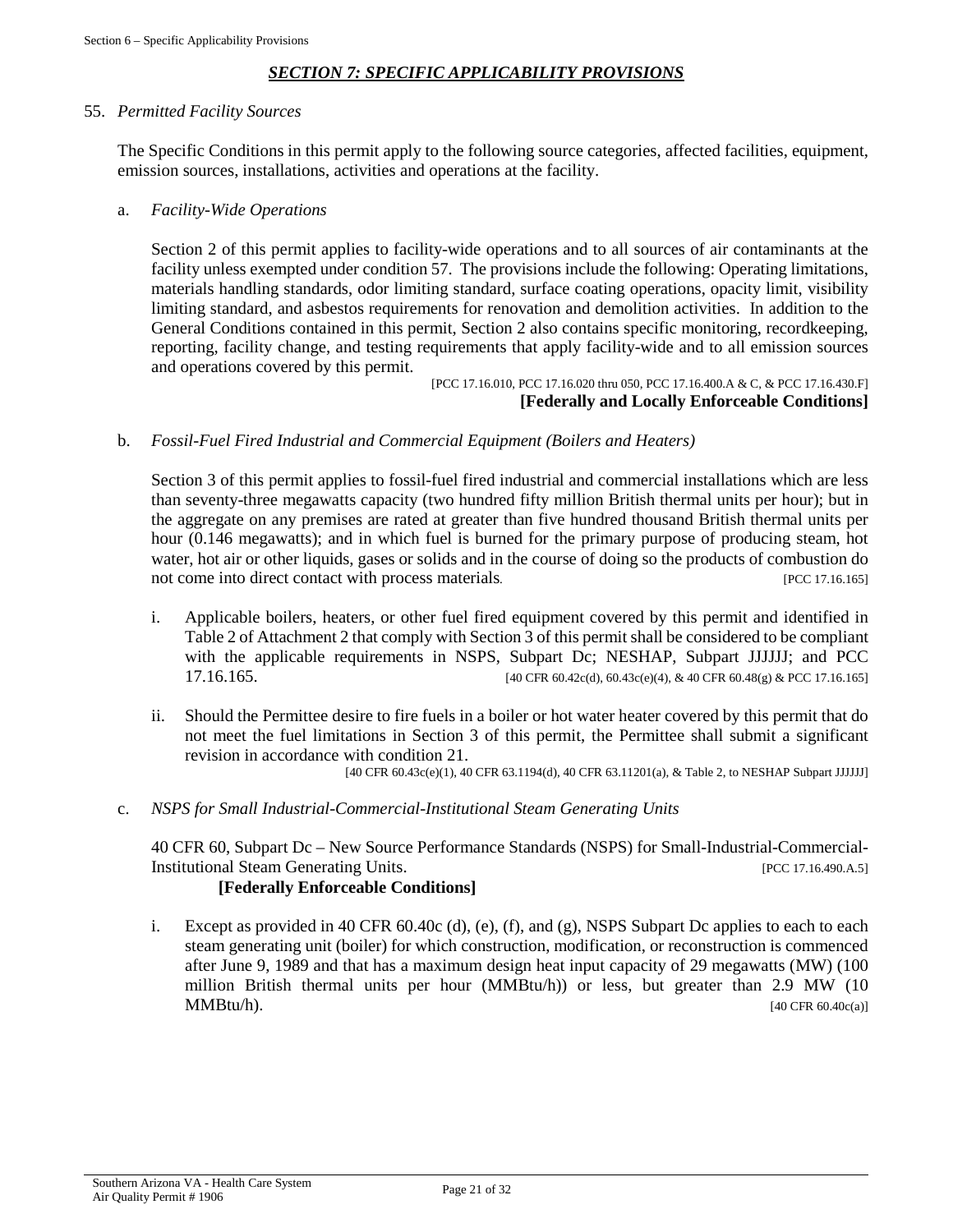d. *Stationary Rotating Machinery*

Section 4 of this permit applies to stationary rotating machinery that are not subject to the NSPS standards in 40 CFR Part 60, Subpart IIII or NESHAP standards in 40 CFR Part 63, Subpart ZZZZ

[PCC 17.16.340]

i. Applicable stationary rotating machinery in Table 3 are institutional emergency generators exempt from NESHAP Subpart ZZZZ requirements provided they are not operated for more than 100 hours for maintenance and readiness testing. Operation during true emergencies is not limited.

[40 CFR 63.6640(f)]

e. *NSPS for ICE*

40 CFR 60, Subpart IIII – Standards of Performance for Stationary Compression Ignition (CI) Internal Combustion Engines (ICE) [PCC 17.16.490.A.81]

#### **[Federally Enforceable Conditions]**

i. This subsection and Section 5 of this permit is applicable to manufacturers, owners and operators of stationary CI ICE and other persons as specified below. For the purpose of condition 56.e, the date that construction commences is the date the engine is ordered by the owner or operator.

[40 CFR 60.4200(a)]

- (a) Manufacturers of stationary CI ICE with a displacement less than 30 liters per cylinder, where the model year is:  $[40 \text{ CFR } 60.4200(a)(1)]$ 
	- (i) 2007 or later, for engines that are not fire pump engines.
- (b) Owners and Operators of stationary CI ICE that commence construction after July 11, 2005 where the stationary CI ICE are:  $[40 \text{ CFR } 60.4200(a/2)]$ 
	- (i) Manufactured after April 1, 2006, and are not fire pump engines.
- (c) Owners and operators of any stationary CI ICE that are modified or reconstructed after July 11, 2005 and any person that modifies or reconstructs any stationary CI ICE after July 11, 2005.

 $[40 \text{ CFR } 60.4200(a)(3)]$ 

- (d) The provisions of condition 39 are applicable to all owners and operators of stationary CI ICE that commence construction after July 11, 2005. [40 CFR 60.4200(a)(4) & 40 CFR 60.4208]
- f. *Emissions from New and Existing Nonpoint Sources*

Section 6 of this permit contains standards including reasonable precautions that apply to sources of fugitive dust or particulate matter which due to a lack of an identifiable emission point or plume are classified as nonpoint sources. These sources include but are not limited to motor vehicle operation on vacant lots and open spaces; roads and streets; particulate material handling operations; and dust producing material storage piles. This section also includes standards that apply to roadway and site cleaning machinery.

#### 56. *Local (New and Existing) Stationary Source Performance Standards*

Local performance standards apply to the following equipment or operations at the facility: surface coating operations, fossil fuel fired industrial and commercial equipment; each stationary internal combustion engine; each petroleum liquid storage tank of at least 250 gallons capacity, tanks and containers used to transport or store VOCs, each pump or compressor which handles VOC; and each unclassified source.

> [PCC 17.12.185.A.2, PCC 17.16.165, PCC 17.16.230.B & D, PCC 17.16.340, PCC 17.16.400.A & C.1-4, & PCC 17.16.430] **[Locally Enforceable Conditions]**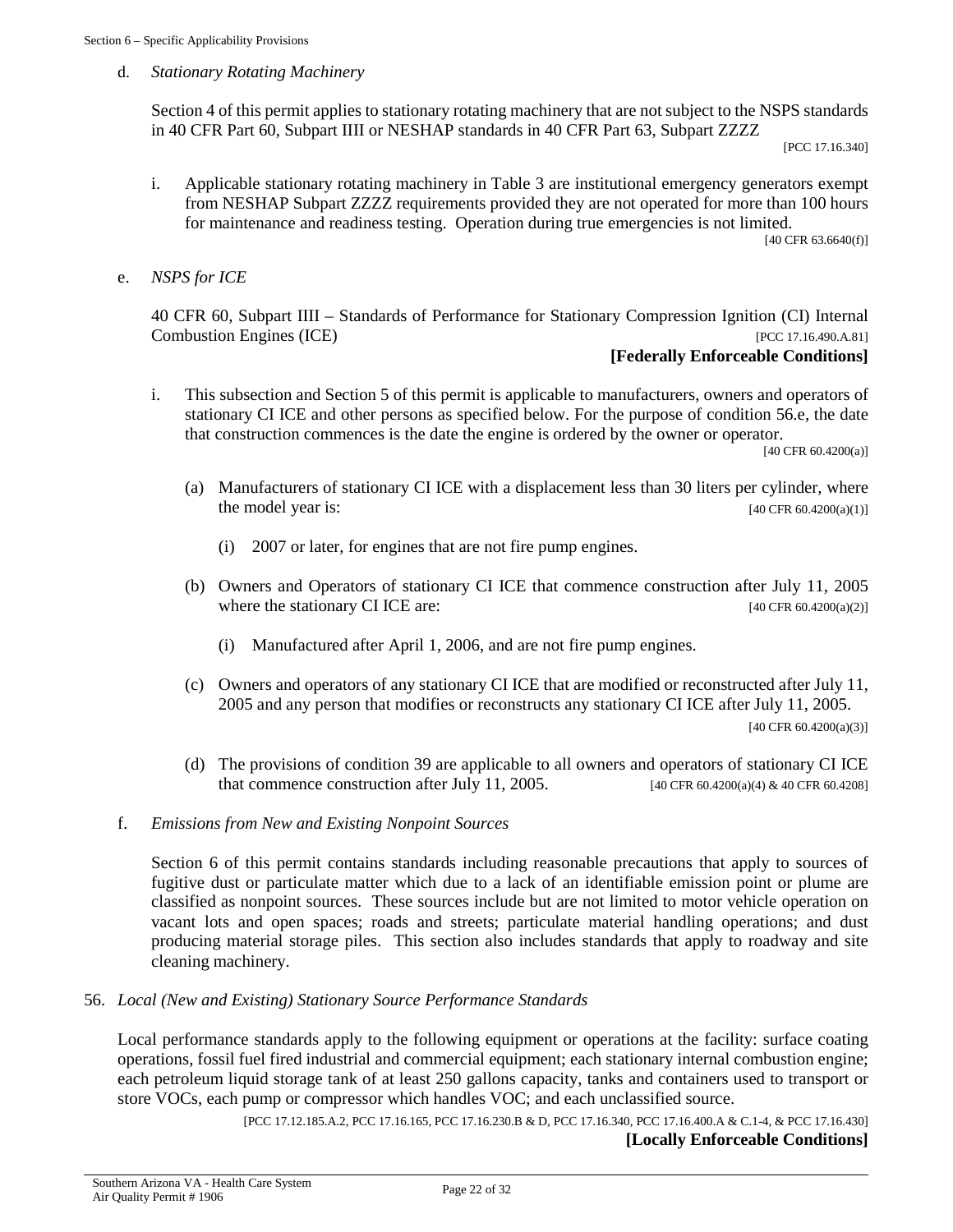## 57. *Exempt Sources*

#### a. Agricultural Equipment

The Specific Conditions contained in this air quality permit shall not apply to agricultural equipment used in normal farm operations, unless their operation without a permit would result in a violation of the Act. [PCC 17.12.140.C.3]

#### **[Locally Enforceable Condition]**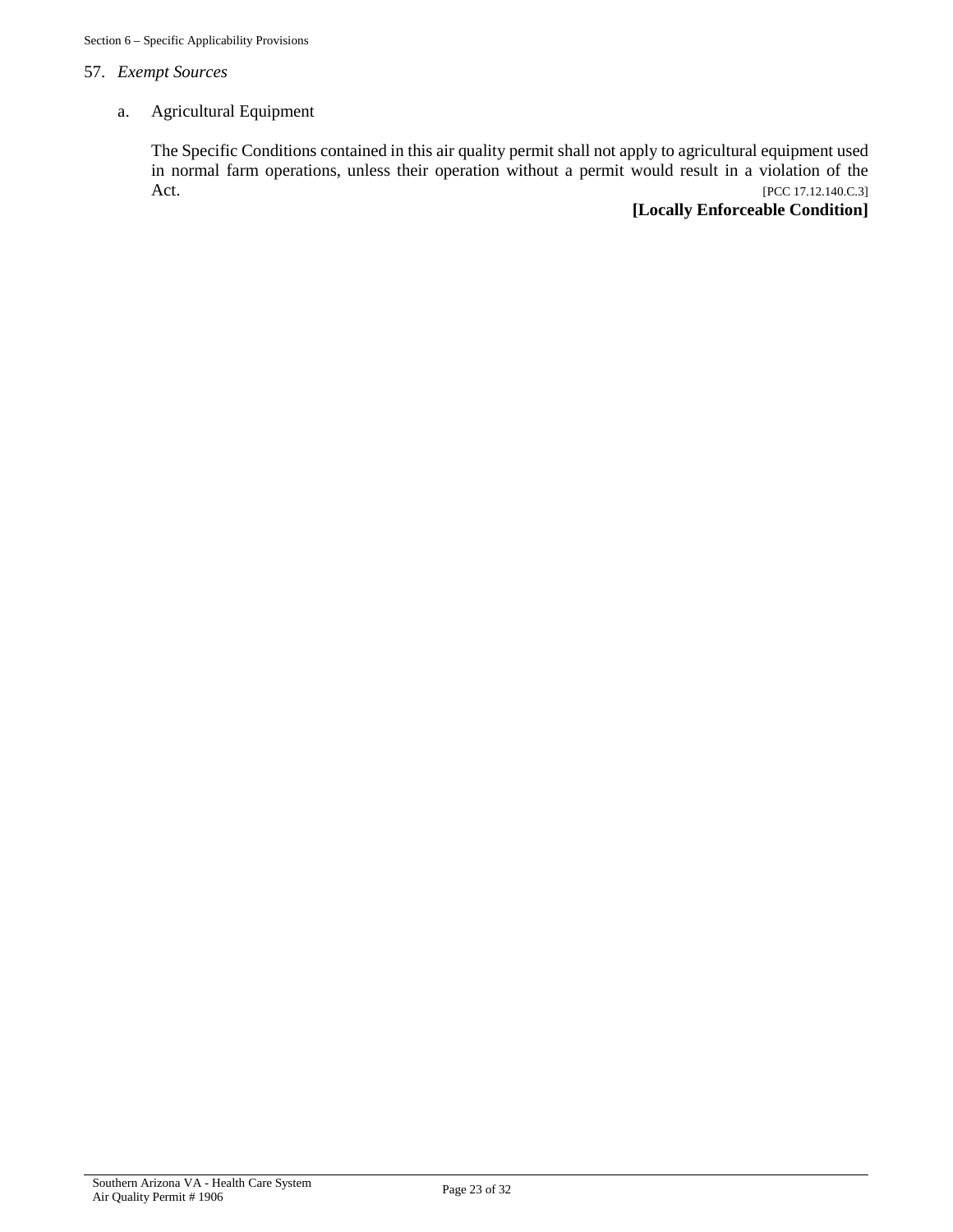#### **GENERAL CONDITIONS**

[References are to Title 17 of the Pima County Code [PCC] unless otherwise noted]

- 1. *Compliance with Permit Conditions* [PCC 17.12.185.A.7.a & b]
	- a. The Permittee shall comply with all conditions of this permit including all applicable requirements of Arizona air quality statutes and the air quality rules. Any permit noncompliance constitutes a violation of the Arizona Revised Statutes and is grounds for enforcement action; for permit termination, revocation and reissuance, or revision; or for denial of a permit renewal application. In addition, noncompliance with any federally enforceable requirement constitutes a violation of the Clean Air Act.
	- b. It shall not be a defense for a Permittee in an enforcement action that it would have been necessary to halt or reduce the permitted activity in order to maintain compliance with the conditions of this permit.
- 2. *Excess Emissions, Emergency Reporting* [PCC 17.12.185.A.5 & PCC 17.12.040]

The Permittee shall report to the Control Officer any emissions in excess of the limits established by this permit. The report shall be in 2 parts as specified below:

- a. Notification by telephone or facsimile within 24 hours of the time the Permittee first learned of the occurrence of excess emission that includes all available information from 17.12.040.B. The number to report excess emissions is **520-724-7400.** The facsimile number is **520-838-7432.**
- b. Detailed written notification by submission of an excess emissions report within 72 hours of the notification under 2.a above. **Send to PDEQ 33 N. Stone Avenue, Suite 700, Tucson, Arizona 85701.**
- 3. *Property Rights* [PCC 17.12.185.A.7.d]

The permit does not convey any property rights of any sort, or any exclusive privilege to the permit holder.

4. *Fee Payment* [PCC 17.12.185.A.9 & PCC 17.12.520]

The Permittee shall pay fees to the Control Officer pursuant to PCC 17.12.520.

5. *Permit Revision, Reopening, Revocation and Reissuance, or Termination for Cause* [PCC 17.12.185.A.7.c]

The permit may be revised, reopened, revoked and reissued, or terminated for cause pursuant to PCC 17.12.270. The filing of a request by the Permittee for a permit revision, revocation and reissuance, or termination; or of a notification of planned changes or anticipated noncompliance does not stay any permit condition.

- 6. *Duty to Provide Information* [PCC 17.12.165.G & PCC 17.12.185.A.7.e]
	- a. The Permittee shall furnish to the Control Officer, within a reasonable time, any information that the Control Officer may request in writing to determine whether cause exists for revising, revoking and reissuing, or terminating the permit or to determine compliance with the permit. Upon request, the Permittee shall also furnish to the Control Officer copies of records required to be kept by the permit. For information claimed to be confidential, the Permittee shall furnish a copy of such records to the Control Officer along with a claim of confidentiality.
	- b. If the Permittee has failed to submit any relevant facts or if the Permittee has submitted incorrect information in the permit application, the Permittee shall, upon becoming aware of such failure or incorrect submittal, promptly submit such supplementary facts or corrected information.
- 7. *Severability Clause* [PCC 17.12.185.A.6]

The provisions of this permit are severable. If any provision of this permit is held invalid, the remainder of this permit shall not be affected thereby.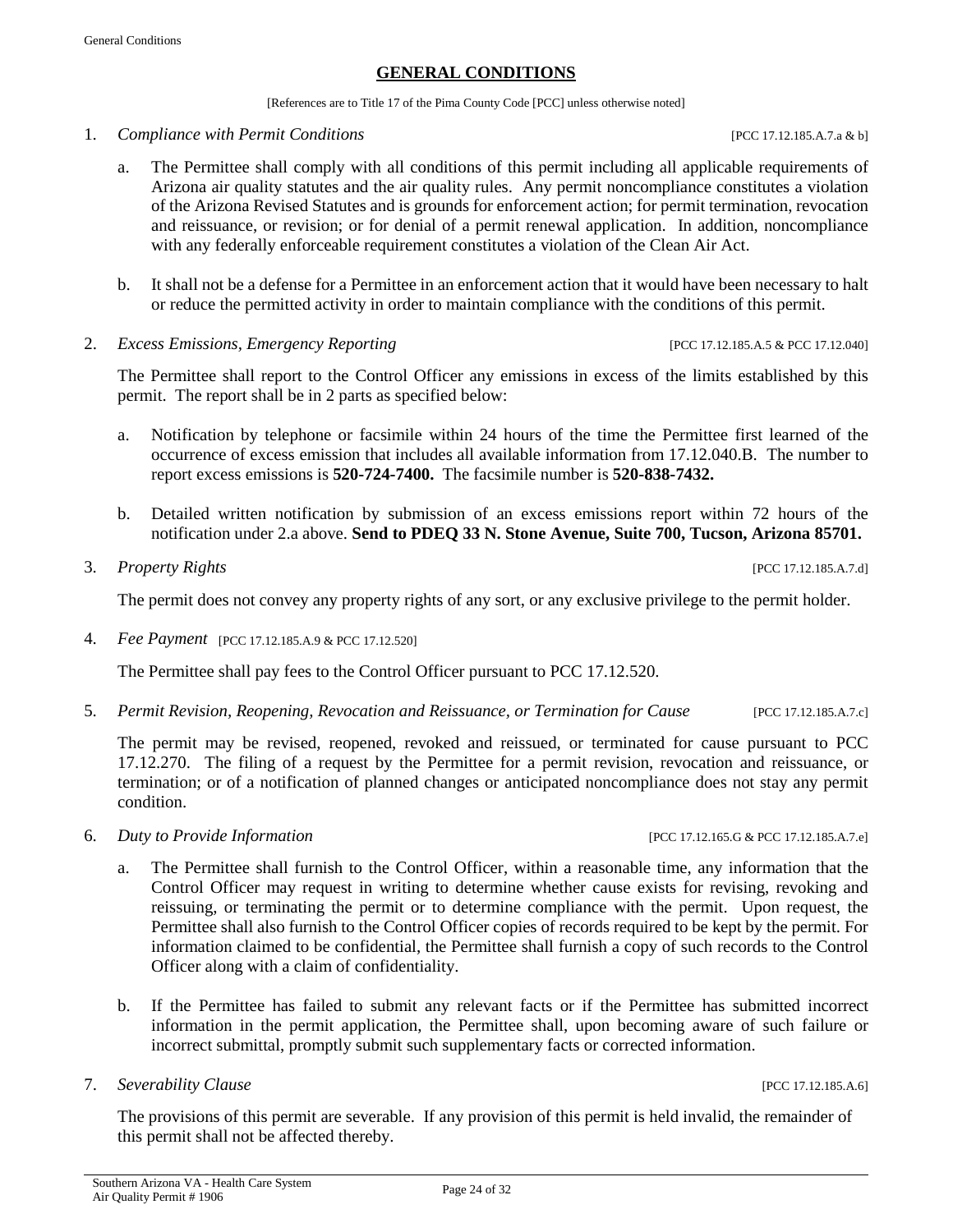#### *ATTACHMENT 1 – APPLICABLE REGULATIONS*

#### **40 CFR, Part 60 Standards of Performance for New Stationary Sources**

| Subpart A    | <b>General Provisions</b>                                                 |
|--------------|---------------------------------------------------------------------------|
| Subpart Dc   | NSPS for Small Industrial-Commercial-Institutional Steam Generating Units |
| Subpart IIII | NSPS for Stationary Compression Ignition Internal Combustion Engines      |
| Appendix A   | <b>Test Methods</b>                                                       |

#### **Pima County Code Title 17, Chapter 17.12 – Permits and Permit Revisions**

#### **Article I – General Provisions**

| 17.12.010 | <b>Statutory Authority</b>                            |
|-----------|-------------------------------------------------------|
| 17.12.020 | Planning, Constructing, or Operating Without a Permit |
| 17.12.040 | Reporting requirements                                |
| 17.12.045 | Test methods and procedures                           |
| 17.12.050 | Performance tests                                     |
| 17.12.080 | Permit Display or Posting                             |

#### **Article II – Individual Source Permits**

| 17.12.165 | Permit application processing procedures for Class II and Class III permits                |
|-----------|--------------------------------------------------------------------------------------------|
| 17.12.185 | Permit contents for Class II and Class III permits                                         |
| 17.12.235 | Facility Changes that require a permit revision                                            |
| 17.12.240 | Procedures for certain changes that do not require a permit revision Class II or Class III |
| 17.12.255 | <b>Minor Permit Revision</b>                                                               |
| 17.12.260 | <b>Significant Permit Revision</b>                                                         |
| 17.12.270 | Permit Reopenings – Revocation and reissuance – Termination                                |
| 17.12.350 | Material permit condition                                                                  |
|           |                                                                                            |

#### **Article VI – Individual Source Permits**

17.12.520 Fees related to Class II and Class III permits

#### **Pima County Code Title 17, Chapter 17.16 – Emission Limiting Standards**

#### **Article I – General Provisions**

- 17.16.010 Local rules and standards; Applicability of more than one standard
- 17.16.020 Noncompliance with applicable standards
- 17.16.030 Odor limiting standards

#### **Article II – Visible Emission Standards**

- 17.16.040 Standards and applicability (includes NESHAP)
- 17.16.050 Visibility limiting standard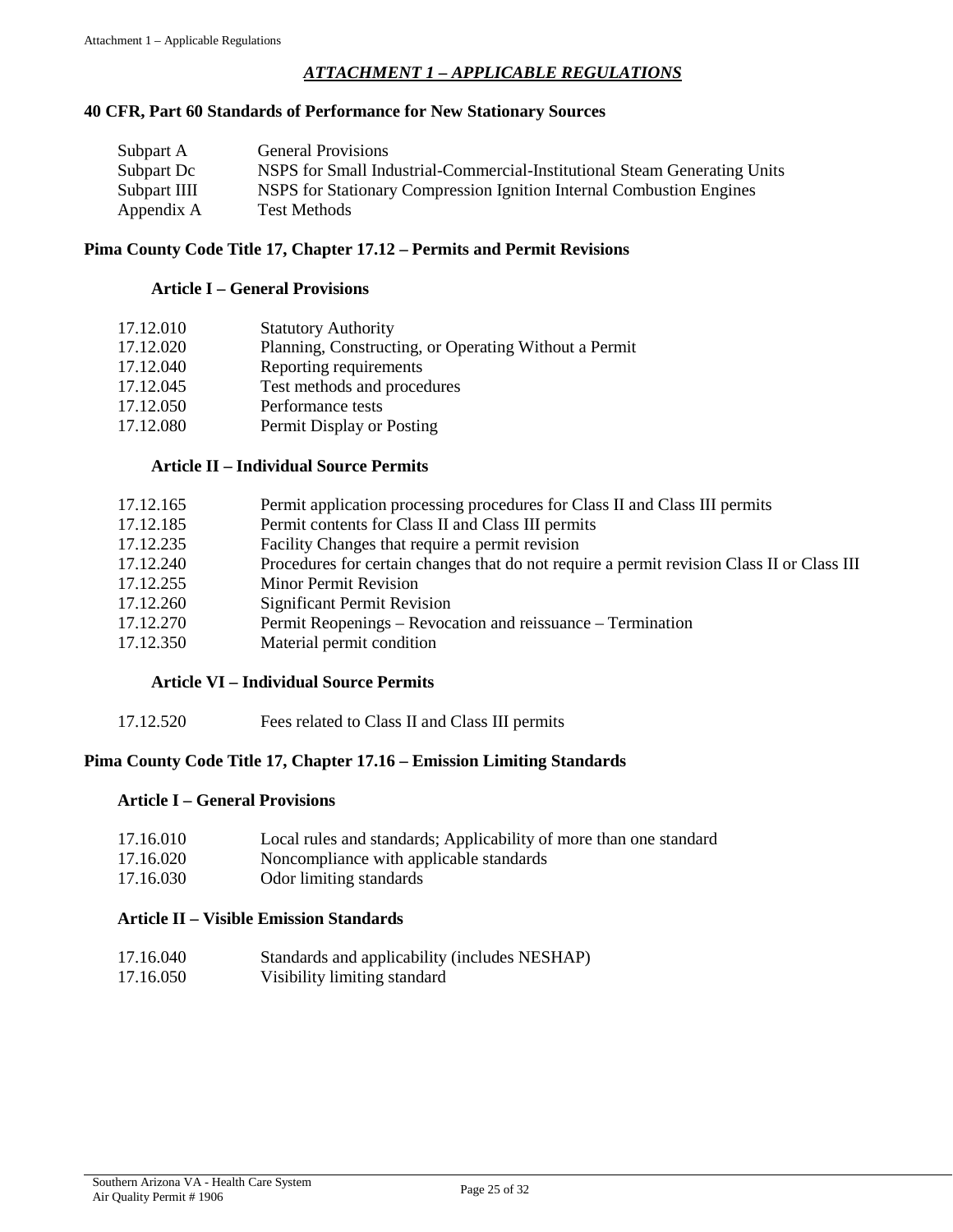#### *ATTACHMENT 1 – APPLICABLE REGULATIONS (Continued)*

#### **Article III – Emissions from Existing and New Nonpoint Sources**

- 17.16.060 Fugitive Dust producing activities<br>17.16.070 Fugitive dust emissions standards i
- Fugitive dust emissions standards for motor vehicle operation
- 17.16.080 Vacant lots and open spaces
- 17.16.090 Roads and Streets
- 17.16.100 Particulate materials
- 17.16.110 Storage Piles

#### **Article IV – New and Existing Stationary Source Performance Standards**

| 17.16.130 | Applicability                                                                  |
|-----------|--------------------------------------------------------------------------------|
| 17.16.165 | Standards of performance for fossil-fuel fired industrial commercial equipment |
| 17.16.230 | Standards of performance for storage vessels for petroleum liquids             |
| 17.16.340 | Standards of performance for stationary rotating machinery                     |
| 17.16.400 | Organic solvents and other organic materials                                   |
| 17.16.430 | Standards of performance for unclassified sources                              |
|           |                                                                                |

#### **Pima County Code Title 17, Chapter 17.20 – Emissions Source Testing and Monitoring**

| 17.20.010 | Source sampling, monitoring and testing |
|-----------|-----------------------------------------|
| 17.20.040 | Concealment of emissions                |

#### **Pima County Code Title 17, Chapter 17.24 – Emission Source Recordkeeping and Reporting**

17.24.020 Recordkeeping for compliance determination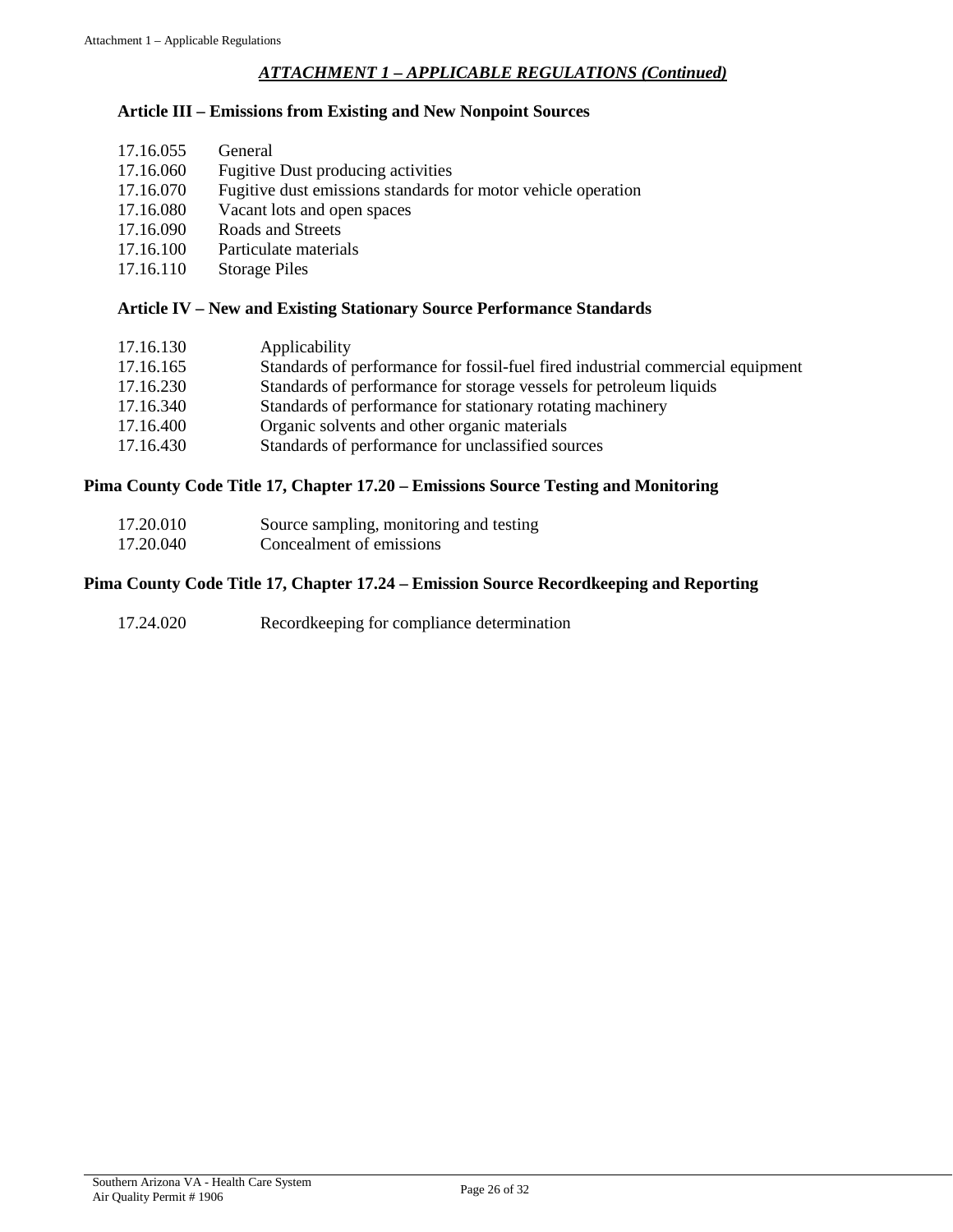#### *ATTACHMENT 2 – EQUIPMENT LIST*

Equipment and operations for which emissions are allowed by this permit are as follows:

#### **Table 1 – Facility-Wide Surface Coating Operations (ref. Section 2, Conditions 10 & 15):**

| Equipment/<br><b>Source ID</b><br>Number | <b>Description</b>                                                      |            | Model | <b>Usage Limit</b><br>$(gallons)^1$                      | <b>Allowable</b><br>Emissions <sup>1</sup>     | <b>Allowable</b><br>Media            | Date of<br><b>MFR</b> | Date<br><b>Installed</b> |
|------------------------------------------|-------------------------------------------------------------------------|------------|-------|----------------------------------------------------------|------------------------------------------------|--------------------------------------|-----------------------|--------------------------|
| 01                                       | Paint Spray Booth &<br>Coatings Usage<br>(incl. Architectural Coatings) | <b>TBD</b> | TBD   | 1667 gal coatings; or<br>2500 gal coatings $\&$ solvents | $\leq 10$ tons/year VOC<br>$\leq$ 7.5 tons HAP | Surface<br>Coatings $\&$<br>Solvents |                       |                          |

<sup>1</sup> The Permittee must submit a significant permit revision in accordance with condition 23 should the Permittee exceed the usage limits for surface coating operations.

#### **Table 2 - Boilers & Heaters (ref. Section 3):**

| Equipment                                       |                                  | <b>MFR/</b><br>Model     |                          |                                            |                          | Date<br><b>Installed</b> | <b>Allowable Fuels</b><br>and Annual Limits | Applicability <sup>1</sup>                   |                                      |                                 |
|-------------------------------------------------|----------------------------------|--------------------------|--------------------------|--------------------------------------------|--------------------------|--------------------------|---------------------------------------------|----------------------------------------------|--------------------------------------|---------------------------------|
| Number/<br><b>Location -</b><br><b>Building</b> | <b>Descriptio</b><br>$\mathbf n$ |                          | <b>Serial</b><br>Number/ | <b>Maximum</b><br><b>Rated</b><br>Capacity | Date<br>of<br><b>MFR</b> |                          | <b>Natural Gas</b>                          | <b>Distillate Fuel Oil</b><br>(Incl. Diesel) | <b>NSPS</b><br><b>Subpar</b><br>t Dc | <b>NESHAP</b><br><b>Subpart</b> |
|                                                 |                                  |                          | <b>Unique ID</b>         |                                            |                          |                          | (MMcf, hours,<br>CF                         | (Gallons, hours, CF)                         |                                      | <b>JJJJJJ</b>                   |
| 02                                              | Boiler<br>Dual Fired             | York-Shipley<br>Global   |                          | 12.5                                       |                          |                          |                                             |                                              |                                      | Existing                        |
| $17-1$                                          | Nat Gas and<br>Diesel            | 584L-S3W-<br>$-300-S200$ | 09-22296                 | MMBtu/hr                                   | 2009                     | 12/2009                  | Unlimited                                   | Unlimited                                    | Yes                                  | Gas Fired                       |
| 03                                              | <b>Boiler</b><br>Dual Fired      | York-Shipley<br>Global   |                          | 12.5                                       |                          |                          |                                             |                                              |                                      | Existing                        |
| $17-2$                                          | Nat Gas and<br>Diesel            | 584L-S3W-<br>$-300-S200$ | 09-22331                 | MMBtu/hr                                   | 2009                     | 12/2009                  | Unlimited                                   | Unlimited                                    | Yes                                  | Gas Fired                       |
| 04                                              | <b>Boiler</b><br>Dual Fired      | York – Shipley<br>Global |                          | 12.5                                       |                          |                          | 12/2009<br>Unlimited                        | Unlimited                                    | Yes                                  | Existing                        |
| $17-3$                                          | Nat Gas and<br>Diesel            | 584L-S3W-<br>$-300-S200$ | 09-22295                 | MMBtu/hr                                   | 2009                     |                          |                                             |                                              |                                      | Gas Fired                       |
| 05                                              | Boiler                           | Aerco                    | G16-074                  | 1.5                                        | 2016                     | 2016                     | Unlimited                                   | N/A                                          | N <sub>o</sub>                       | N/A                             |
| $80-1$                                          |                                  | Benchmark 1500           |                          | MMBtu/hr                                   |                          |                          |                                             |                                              |                                      |                                 |
| 06                                              | <b>Boiler</b>                    | Aerco                    | G16-075                  | 1.5                                        | 2016                     | 2016                     | Unlimited                                   | N/A                                          | N <sub>0</sub>                       | N/A                             |
| $80 - 2$                                        |                                  | Benchmark 1500           |                          |                                            | MMBtu/hr                 |                          |                                             |                                              |                                      |                                 |

A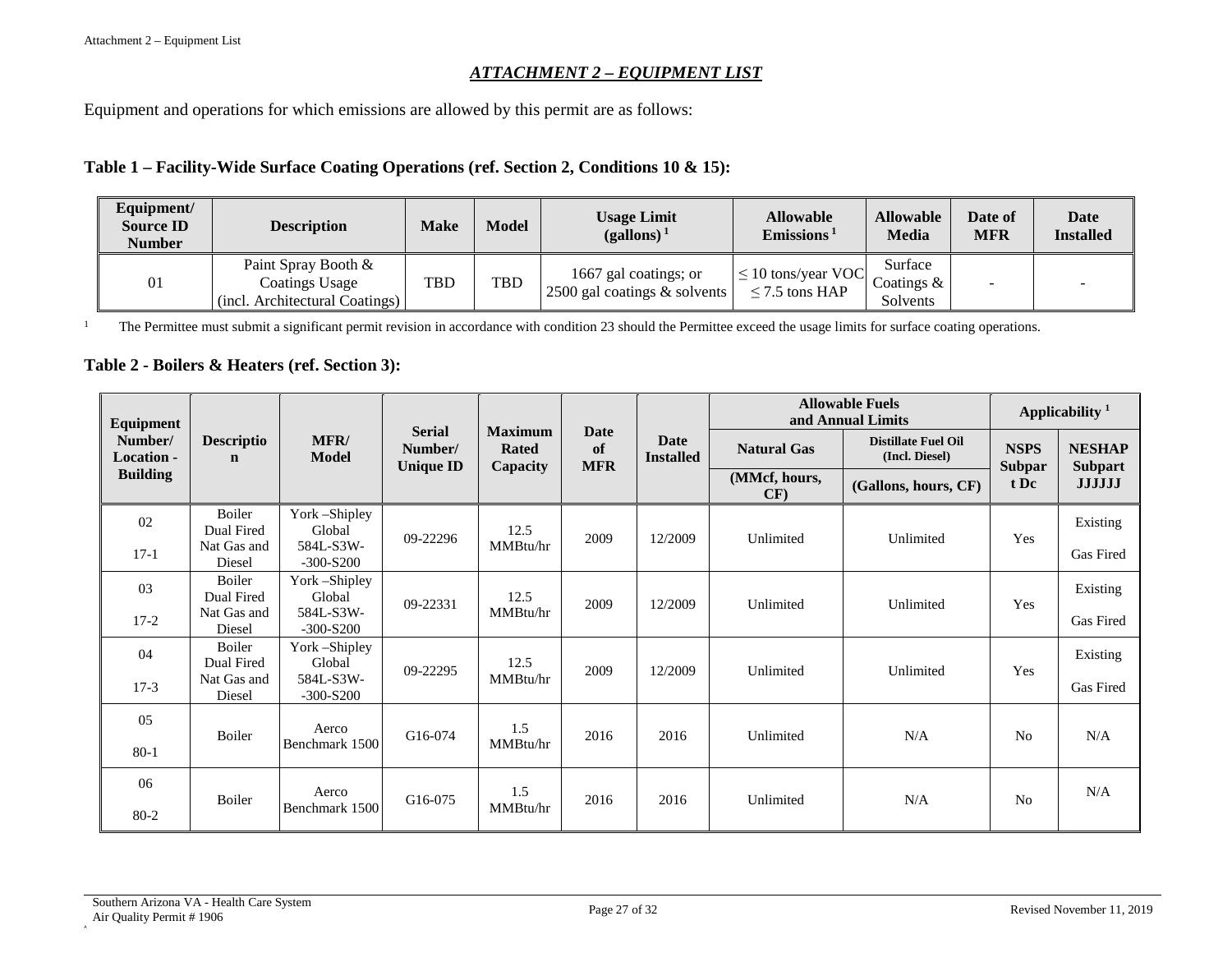| Equipment                                       | <b>Descriptio</b><br>$\mathbf n$ | <b>MFR/</b><br><b>Model</b>     |                                              | <b>Maximum</b><br>Rated<br>Capacity | Date<br>of<br><b>MFR</b> |                          | <b>Allowable Fuels</b><br>and Annual Limits | Applicability <sup>1</sup>                   |                                      |                                                  |
|-------------------------------------------------|----------------------------------|---------------------------------|----------------------------------------------|-------------------------------------|--------------------------|--------------------------|---------------------------------------------|----------------------------------------------|--------------------------------------|--------------------------------------------------|
| Number/<br><b>Location -</b><br><b>Building</b> |                                  |                                 | <b>Serial</b><br>Number/<br><b>Unique ID</b> |                                     |                          | Date<br><b>Installed</b> | <b>Natural Gas</b>                          | <b>Distillate Fuel Oil</b><br>(Incl. Diesel) | <b>NSPS</b><br><b>Subpar</b><br>t Dc | <b>NESHAP</b><br><b>Subpart</b><br><b>JJJJJJ</b> |
|                                                 |                                  |                                 |                                              |                                     |                          |                          | (MMcf, hours,<br>CF)                        | (Gallons, hours, CF)                         |                                      |                                                  |
| 07                                              | Boiler                           | Aerco                           | G16-076                                      | 1.5                                 | 2016                     | 2016                     | Unlimited                                   | N/A                                          | N <sub>0</sub>                       | N/A                                              |
| 80.3                                            |                                  | Benchmark 1500                  |                                              | MMBtu/hr                            |                          |                          |                                             |                                              |                                      |                                                  |
| 08                                              | Boiler                           | Patterson-Kelly<br>Harsco Mach/ | M725-12-8350                                 | $0.45$ MM                           | 2012                     | 2012                     | Unlimited                                   | N/A                                          | No                                   | N/A                                              |
| $94-1$                                          |                                  | C <sub>450</sub>                |                                              | <b>BTU</b>                          |                          |                          |                                             |                                              |                                      |                                                  |
| 09                                              | Boiler                           | Patterson-Kelly<br>Harsco Mach/ | M725-12-8351                                 | $0.45$ MM                           | 2012                     | 2012                     | Unlimited                                   | N/A                                          | N <sub>0</sub>                       | N/A                                              |
| $94-2$                                          |                                  | C <sub>450</sub>                |                                              | <b>BTU</b>                          |                          |                          |                                             |                                              |                                      |                                                  |

<sup>1</sup> The Permittee must submit a significant permit revision and meet applicable NESHAP subpart JJJJJJ work practices (tune-ups), notification, and reporting requirements for boilers that switch to fuel oil use and become subject to Subpart JJJJJJ in the oil firing subcategory as defined in 40 CFR 63.11237.

#### **Table 3 – Stationary Rotating Machinery (ref. Section 4):**

| Equipment<br><b>Number</b> | <b>Description</b>     | <b>MFR/</b><br><b>Model</b>                      | Location<br>/Building<br><b>Number</b> | <b>Serial Number/</b><br><b>Unique ID</b> | <b>Maximum Rated</b><br>Capacity | <b>Run Hour</b><br>Limitation $1$ | <b>Fuels</b><br><b>Used</b> | Date of<br><b>MFR</b> | Date<br><b>Installed</b> |
|----------------------------|------------------------|--------------------------------------------------|----------------------------------------|-------------------------------------------|----------------------------------|-----------------------------------|-----------------------------|-----------------------|--------------------------|
| 10                         | Emergency<br>Generator | Daewoo<br>18.0L                                  | 80                                     | 2EASOA200126                              | 752 hp                           | 100 hours                         | Diesel                      | 12/9/2002             | 2003                     |
| 11                         | Emergency<br>Generator | <b>Cummins</b><br>$KTA19-G3$                     | 60                                     | B050747734                                | 685 hp                           | $100$ hours                       | Diesel                      | 2/8/2006              | 2006                     |
| 12                         | Emergency<br>Generator | Cummins<br>$KTA50-G3$                            | $40 - 2$                               | 70810-19                                  | $1850$ hp                        | 100 hours                         | Diesel                      | 2/2003                | 2003                     |
| 13                         | Emergency<br>Generator | Cummins<br>$\text{OSX15-G9-}$<br>NR <sub>2</sub> | 5 <sub>b</sub>                         | 79244151                                  | 755 HP                           | $100$ hours                       | Diesel                      | 8/2005                | 2005                     |

<sup>1</sup> The run hours are limited to maintenance testing and readiness checks. There is no limit on hours of operation during true emergencies. Should the above generators operate for nonemergency purposes to supply power as part of financial arrangement with another entity, the generators will be subject to NESHAP Subpart ZZZZ and the Permittee is required to submit a significant revision in accordance with condition 23 of the permit.

A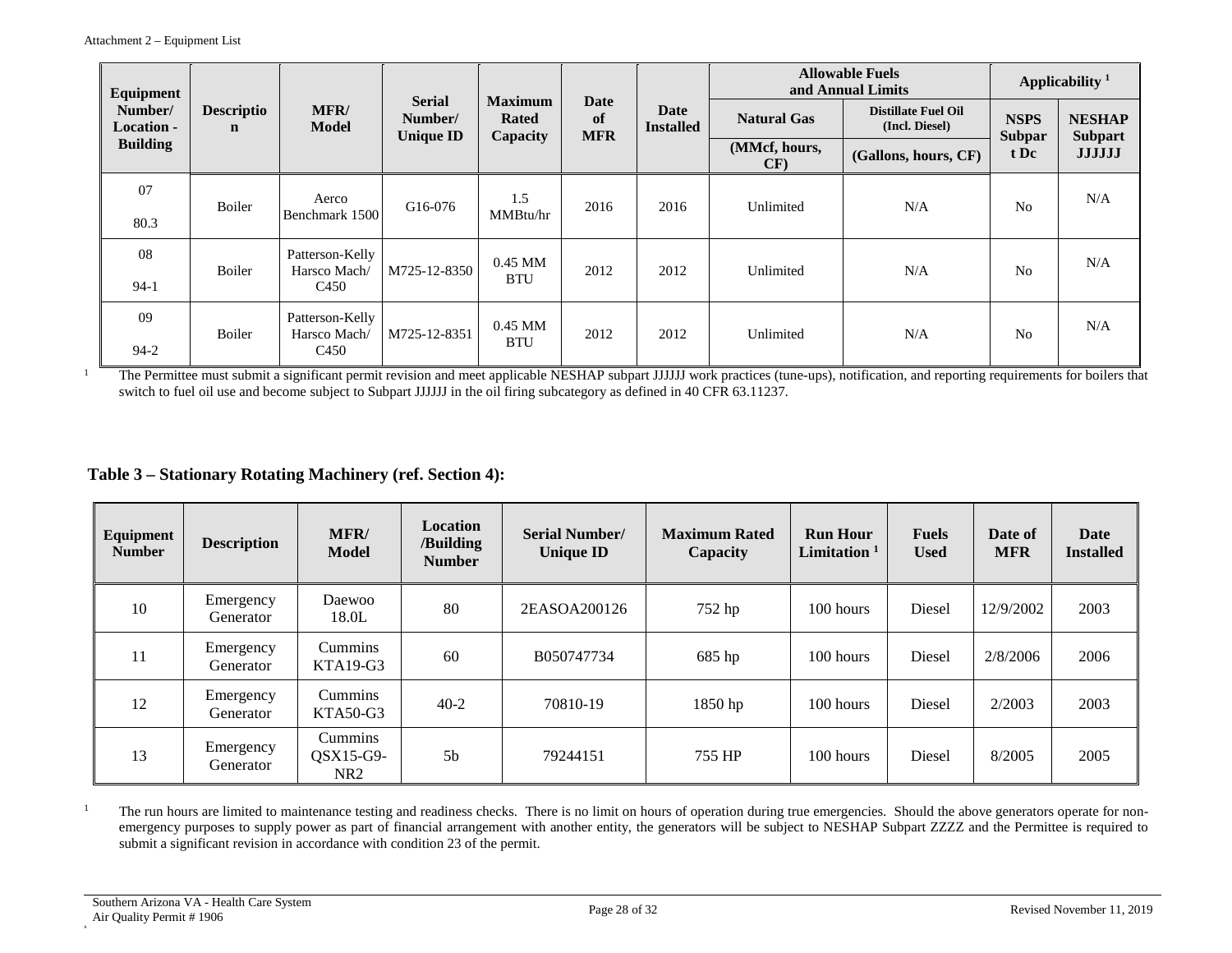**Table 4 – NSPS affected Emergency ICE (Ref. Section 5):**

| Equipment<br><b>Number</b> | <b>Description</b>     | MFR/<br><b>Model</b>     | <b>Location</b><br>/Building<br><b>Number</b> | <b>Serial Number/</b><br><b>Unique ID</b> | <b>Maximum Rated</b><br>Capacity<br>hp | <b>Run Hour</b><br>Limitation | <b>Fuels</b><br><b>Used</b> | Date of<br><b>MFR</b> | <b>Date</b><br><b>Installed</b> |
|----------------------------|------------------------|--------------------------|-----------------------------------------------|-------------------------------------------|----------------------------------------|-------------------------------|-----------------------------|-----------------------|---------------------------------|
| 14                         | Emergency<br>Generator | Generac/Perkins<br>SD400 | 67                                            | 3000131601                                | 619 hp                                 | 100 hours                     | Diesel                      | 4/11/2016             | 4/2016                          |
| 15                         | Emergency<br>Generator | Caterpillar<br>C15       | 81                                            | NAP01003                                  | 619 hp                                 | 100 hours                     | Diesel                      | 9/27/2015             | 10/2015                         |
| 16                         | Emergency<br>Generator | Generac<br>SD080         | 95                                            | 50031895                                  | 131 hp                                 | 100 hours                     | Diesel                      | 1/2016                | 2/18/2016                       |
| 17                         | Emergency<br>Generator | Cummins<br>QSB5-G3-NR3   | 90                                            | J070121222                                | 145 hp                                 | 100 hours                     | Diesel                      | 1/2007                | 2007                            |
| 18                         | Emergency<br>Generator | John Deere<br>6068HF275  | 17                                            | PE6068H559379                             | 220 hp                                 | 100 hours                     | Diesel                      | 2/2007                | 2007                            |
| 19                         | Emergency<br>Generator | Cummins<br><b>DSGAE</b>  | 100                                           | J130577454                                | 303 hp                                 | 100 hours                     | Diesel                      | 10/16/2013            | 12/2019                         |
| 20                         | Emergency<br>Generator | Cummins<br>QSK50-G4NR2   | $40-3$                                        | C070032091                                | 2220 hp                                | 100 hours                     | Diesel                      | 2/2007                | 2007                            |
| 21                         | Emergency<br>Generator | Cummins<br>2000DQKAE     | $42-1$                                        | DQKAE1344947                              | 2922 hp                                | 100 hours                     | Diesel                      | 2014                  | 11/2014                         |
| $22\,$                     | Emergency<br>Generator | Cummins<br>2000DQKAE     | $42 - 2$                                      | DQKAE1344948                              | 2922 hp                                | 100 hours                     | Diesel                      | 2014                  | 11/2014                         |
| 23                         | Emergency<br>Generator | Cummins<br>2000DQKAE     | $42 - 3$                                      | DQKAE1344914                              | 2922 hp                                | 100 hours                     | Diesel                      | 2014                  | 11/2014                         |
| 24                         | Emergency<br>Generator | Generac/SD600            | 80                                            | 3000686302                                | 909 hp                                 | 100 hours                     | Diesel                      | 7/19/2016             | 5/2017                          |
| 25                         | Emergency<br>Generator | Cummins<br><b>DFEJ</b>   | $40 - 4$                                      | <b>TBD</b>                                | 755 hp                                 | 100 hours                     | Diesel                      | 5/2018                | 2018                            |
| 26                         | Emergency<br>Generator | Cummins<br><b>DFEJ</b>   | $40-5$                                        | <b>TBD</b>                                | 755 hp                                 | 100 hours                     | Diesel                      | 5/2018                | 2018                            |
| 27                         | Emergency<br>Generator | Cummins<br><b>DQCB</b>   | 78b                                           | <b>TBD</b>                                | 1220 hp                                | 100 hours                     | Diesel                      | 5/2018                | 2018                            |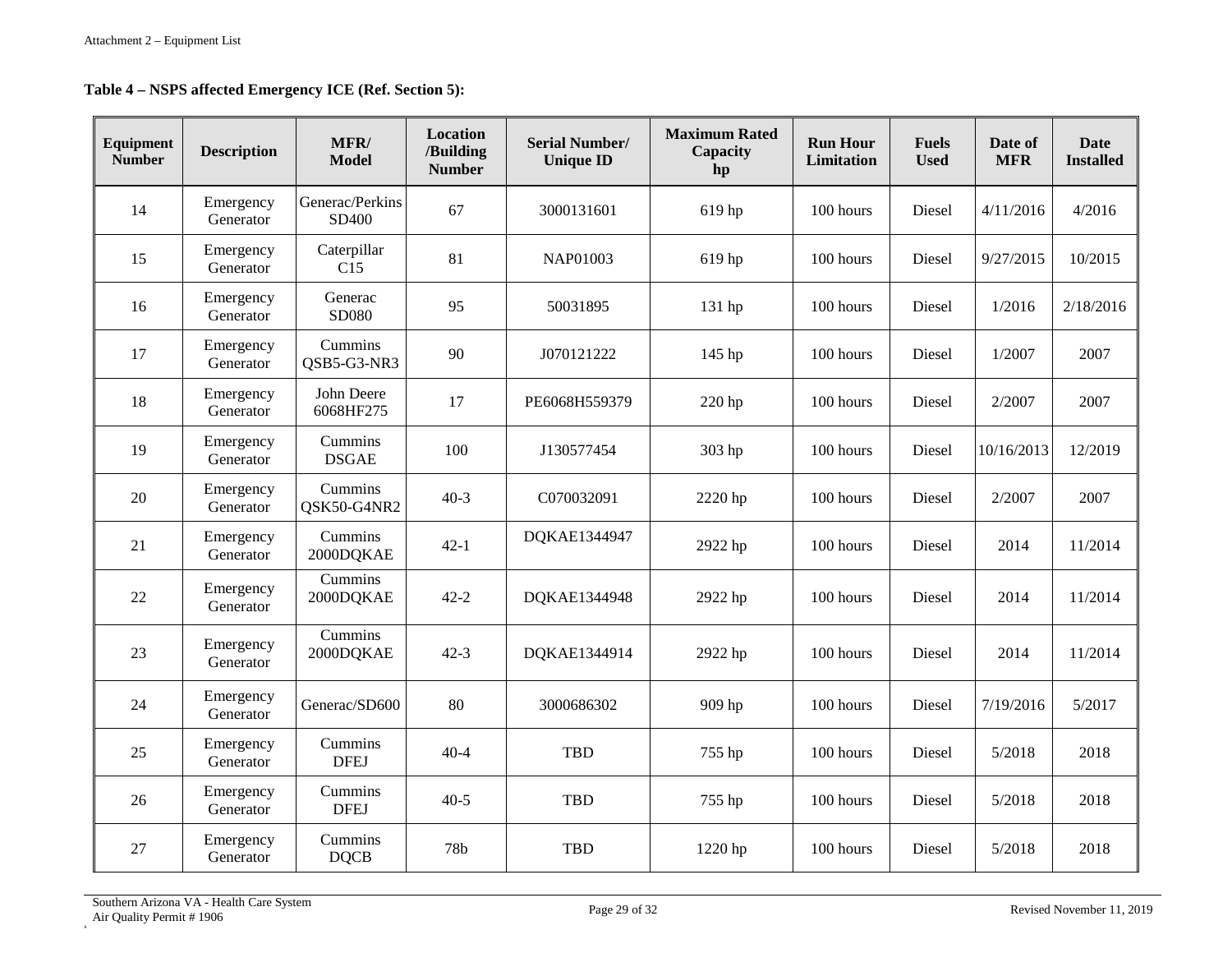## **Table 4a - Supplemental Requirements for CI ICE subject to NSPS (ref. Section 5):**

| Equipment<br><b>Numbers</b> | <b>Applicable NSPS</b><br><b>Emission Standards</b> | NO <sub>x</sub><br>$g/kw-hr$<br>$(g/hp-hr)$ | <b>NMHC</b><br>$g/kw-hr$<br>$(g/hp-hr)$ | $NMHC+NOx$<br>$g/kw-hr$<br>$(g/hp-hr)$ | <b>CO</b><br>$g/kw-hr$<br>$(g/hp-hr)$ | <b>PM</b><br>$g/kw-hr$<br>$(g/hp-hr)$ | Useful Life (term, date)                           |
|-----------------------------|-----------------------------------------------------|---------------------------------------------|-----------------------------------------|----------------------------------------|---------------------------------------|---------------------------------------|----------------------------------------------------|
| 14, 15, 18 & 19             | Post 2007 Model                                     | --                                          | $\qquad \qquad -$                       | 4.0<br>(3.0)                           | 3.5<br>(2.6)                          | 0.20<br>(0.15)                        | 8,000 hours or 10 years,<br>whichever comes first. |
| 16 & 17                     | Post 2007 Model                                     |                                             |                                         | 4.0<br>(3.0)                           | 5.0<br>(3.7)                          | 0.30<br>(0.22)                        | 8,000 hours or 10 years,<br>whichever comes first. |
| $20 - 27$                   | Post 2007 Model                                     |                                             | $\qquad \qquad -$                       | 6.4<br>(4.8)                           | 3.5<br>(2.6)                          | 0.20<br>(0.15)                        | 8,000 hours or 10 years,<br>whichever comes first. |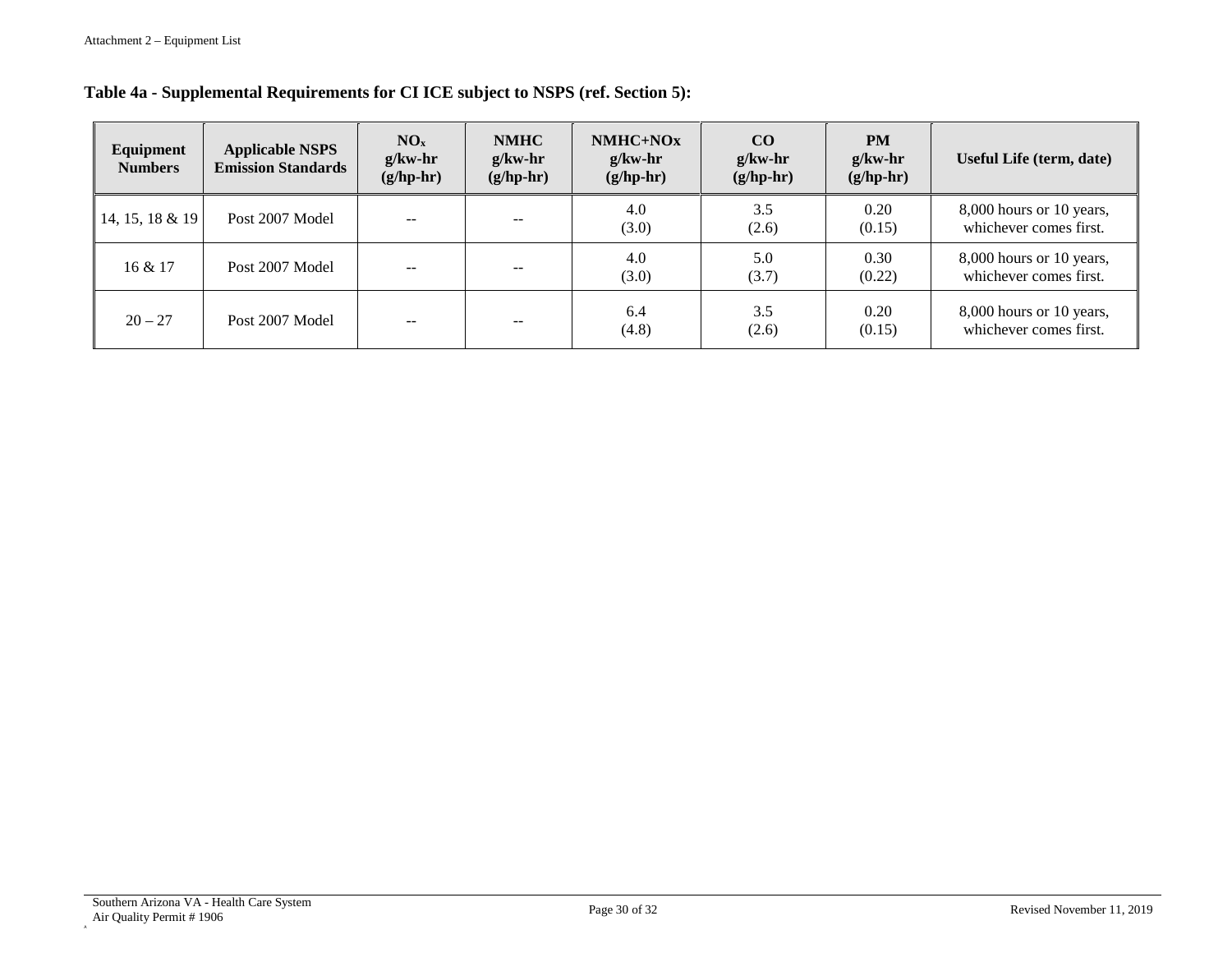#### *ATTACHMENT 3 - INSIGNIFICANT ACTIVITIES*

The following equipment or operations have been determined by the control officer, because of their size or production rate, to be deminimus emission sources and insignificant or trivial activities in accordance with PCC 17.04.340.A.(114)

| <b>Description</b>                                                                                                                                                                                                                                                                                                                                                                                                                                                                                  | <b>Maximum Rated</b><br>Capacity | <b>Fuels</b><br><b>Used</b> |
|-----------------------------------------------------------------------------------------------------------------------------------------------------------------------------------------------------------------------------------------------------------------------------------------------------------------------------------------------------------------------------------------------------------------------------------------------------------------------------------------------------|----------------------------------|-----------------------------|
| Landscaping, building maintenance, or janitorial services.                                                                                                                                                                                                                                                                                                                                                                                                                                          |                                  |                             |
| Gasoline storage tanks; provided such tanks are not affected GDF facilities or Bulk Plants subject to NESHAP subpart CCCCCC<br>or subpart BBBBBB and are equipped with a submerged filling device, or acceptable equivalent, for the control of hydrocarbon<br>emissions in accordance with PCC 17.16.230.B                                                                                                                                                                                         | $\leq 10,000$ gallons            | Gasoline                    |
| Diesel or Fuel Oil Storage Tanks                                                                                                                                                                                                                                                                                                                                                                                                                                                                    | $\leq$ 40,000 gallons            |                             |
| Batch mixers.                                                                                                                                                                                                                                                                                                                                                                                                                                                                                       | $\leq$ 5 cubic feet              |                             |
| Wet sand and gravel production facilities whose permanent in-plant roads are paved and cleaned to control dust. This does not<br>include activities in emissions units which are used to crush or grind any nonmetallic minerals.                                                                                                                                                                                                                                                                   | $\leq$ 200 tons/hour             |                             |
| Hand-held or manually operated equipment used for buffing, polishing, carving, cutting, drilling, machining, routing, sanding,<br>sawing, surface grinding, or turning of ceramic art work, precision parts, leather, metals, plastics, fiberboard, masonry, carbon,<br>glass or wood.                                                                                                                                                                                                              |                                  |                             |
| <b>Powder Coating Operations</b>                                                                                                                                                                                                                                                                                                                                                                                                                                                                    |                                  |                             |
| Internal combustion (IC) engine-driven compressors, IC engine-driven electrical generator sets, and IC engine-driven water pumps<br>used only for emergency replacement or standby service.                                                                                                                                                                                                                                                                                                         |                                  |                             |
| Note: Portable or temporary IC engines or other non-road engines that operate, or are planned for operation, at a fixed location<br>for more than 12 months are subject to stationary source permitting requirements. Portable or temporary IC located at a facility,<br>may be required to keep records showing when the sources are transferred to or from the facility, or moved to alternate locations<br>at the facility in order to establish that the sources are not stationary IC engines. |                                  |                             |
| Lab equipment used exclusively for chemical and physical analyses.                                                                                                                                                                                                                                                                                                                                                                                                                                  |                                  |                             |
| Trivial activities as provided in PCC 17.04.340.A.237 a through xx.                                                                                                                                                                                                                                                                                                                                                                                                                                 |                                  |                             |